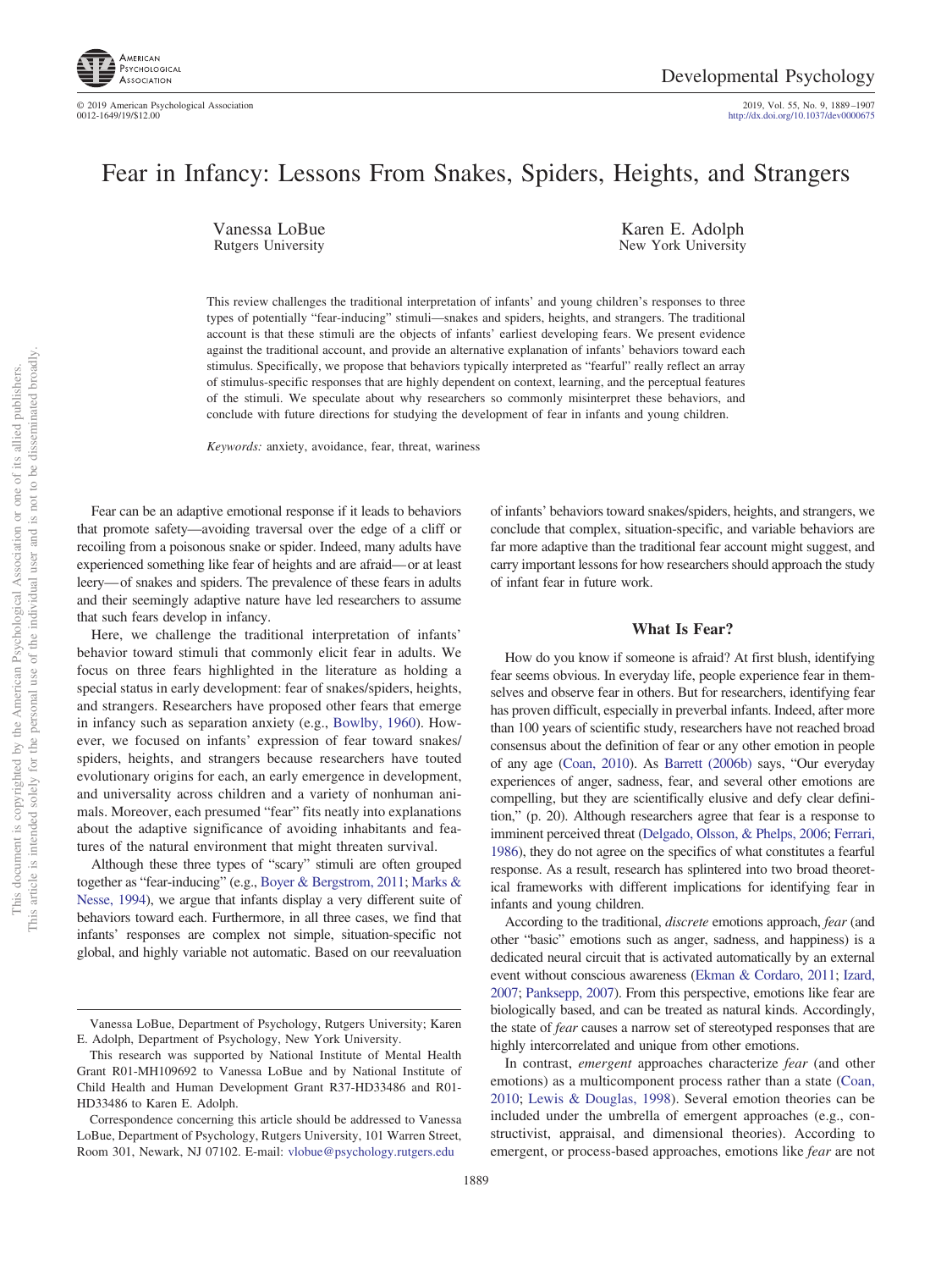natural kinds, but instead emerge from the conscious experience of a confluence of physiological and behavioral responses to the environment (e.g., [Barrett, 2006a;](#page-14-3) [Coan, 2010;](#page-15-0) [Clore & Ortony,](#page-15-3) [2008\)](#page-15-3). The process may unfold as a series of "appraisals" about the significance of an event [\(Frijda, 1986;](#page-16-2) [Frijda & Mesquita, 1998;](#page-16-3) [Lazarus, 1991a,](#page-17-3) [1991b;](#page-17-4) [Lewis & Douglas, 1998\)](#page-17-2). During the initial appraisals, subcortical brain regions such as the amygdala are activated and accompanied by autonomic arousal that prepares the body for action. Physiological changes in the body (accelerated heart rate, sweating, etc.) are registered in subsequent appraisals, where additional information about the stimulus and its context are represented in the prefrontal cortex, allowing for comparison of previous events with the present situation [\(Cunningham & Zelazo,](#page-15-4) [2007,](#page-15-4) [2009\)](#page-15-5). *Fear* is only differentiated as a discrete emotion late in the process when early information is combined with interpretations of the environment and predictions about the future [\(Bar](#page-14-2)[rett, 2006b;](#page-14-2) [Clore & Ortony, 2000;](#page-15-6) [Coan, 2010;](#page-15-0) [Cunningham,](#page-15-7) [Dunfield, & Stillman, 2013;](#page-15-7) [Lewis & Douglas, 1998\)](#page-17-2). Thus, according to emergent approaches, *fear* does not *cause* a narrow set of stereotyped responses; instead, early physiological changes combined with representations about how those changes relate to the environment cause *fear* to emerge [\(Coan, 2010\)](#page-15-0).

In addition to these two broad theoretical frameworks, two additional approaches are common in the developmental literature. The functionalist approach conceptualizes emotions by the potential functions they serve, and views emotion as a goal-oriented, adaptive process. It is similar to the discrete emotions perspective in that each emotion serves a specific function, but functionalists also emphasize the relations between individuals and their environments. The dynamic systems approach focuses on the process by which emotions emerge based on contextual factors, and similar to the emergent perspective, views emotion as a process instead of a state (for review, see [Witherington & Crichton, 2007\)](#page-18-0).

These opposing theoretical perspectives carry different implications for studying the development of fear. The discrete emotions view expects evidence of fear in very young infants because the suite of fearful responses (including a fearful facial expression) requires only activation of the requisite neural circuits. Furthermore, researchers adopting this view should expect various measures of fear to strongly cohere. A functionalist perspective would consider infants' behaviors in terms of their adaptive significance in coping with challenges in the environment, and thus privileges goal-directed behaviors over facial expressions. In contrast, both the emergent and dynamic systems approaches expect a protracted developmental trajectory because of the cognitive prerequisites required to interpret environmental events and predict the future. On these accounts, expressions of distress in young infants might reflect only general negative affect, and negative emotions become differentiated with other developing abilities [\(Camras, 2011;](#page-15-8) [Lazarus, 1991b;](#page-17-4) [Lewis & Douglas, 1998;](#page-17-2) [Sroufe, 1997\)](#page-18-1).

Here, we take an emergent approach to evaluating fear in infants. We define *normative fear* as a reasonable response to imminent threat (i.e., danger or the potential for physical harm) that magnifies as the proximity of the threat increases, whereas clinical fears and phobias are unreasonable, do not take the proximity of the threat into account, and interfere with daily life [\(Broeren, Lester, Muris, & Field, 2011;](#page-14-4) [Lang, Davis, & Ohman,](#page-17-5) [2000\)](#page-17-5). On this definition, contextual factors are particularly important because fear responses should vary based on both the

proximity of a threatening stimulus and the conscious appraisal of how physiological changes relate to events in the environment. Classically, [Lang \(1968\)](#page-17-6) proposed that emotions such as fear include three primary response systems: subjective feelings and cognitions expressed as verbal reports, behavioral changes such as avoidance and negative affect, and physiological changes in heart rate and other measures. Infants cannot use language, so in the absence of verbal report, we require evidence from *multiple converging behavioral and/or physiological measures* [\(Buss, 2011\)](#page-15-9). Despite the fact that most researchers disagree on exactly what an emotion is, there is wide agreement that emotions are primarily affective responses (see pp. 1– 44, [Fox, Lapate, Shackman, &](#page-16-4) [Davidson, 2018\)](#page-16-4). Thus, to conclude that an infant is experiencing fear, we require behavioral evidence of negative affect, *plus at least one* additional converging behavioral (e.g., avoidance) or physiological (e.g., change in heart rate) measure. Using these criteria, we evaluate whether infants' responses to snakes/spiders, heights, and strangers constitute evidence of early developing fears.

#### **The Lore and Allure of Three Classic Infant Fears**

Classic developmental research suggests that between 8 and 10 months of age, infants rapidly detect the presence of snakes and spiders [\(DeLoache & LoBue, 2009;](#page-15-10) [LoBue & DeLoache, 2010\)](#page-17-7), avoid heights at the edge of a drop-off [\(Bertenthal, Campos, &](#page-14-5) [Barrett, 1984\)](#page-14-5), and withdraw at the approach of a stranger [\(Scarr](#page-18-2) [& Salapatek, 1970;](#page-18-2) [Sroufe, 1977\)](#page-18-3). Infants' responses to snakes/ spiders, heights, and strangers fit nicely into explanations about the adaptive significance of avoiding animals, places, and people that threaten survival. Indeed, such negative responses toward snakes/ spiders, heights, and strangers appear to be universal across cultures and are documented across a variety of nonhuman animals. As a result, all three "fears" are part of the lore in the psychological literature.

"Fears" of strangers and heights have a long history in developmental psychology. The "stranger approach" and "visual cliff" paradigms, which purport to test fear of strangers and heights respectively, are among the most famous paradigms in infant research [\(Slater & Quinn, 2012\)](#page-18-4). As a result, the top ten grossing developmental psychology textbooks state that infants acquire "fear" or "wariness" of heights [\(Berk, 2012,](#page-14-6) [2013;](#page-14-7) [Kail, 2012;](#page-16-5) [Lightfoot, Cole, & Cole, 2013;](#page-17-8) [Martin & Fabes, 2009;](#page-17-9) [Shaffer &](#page-18-5) [Kipp, 2014\)](#page-18-5), display "stranger fear," "stranger anxiety," or "wariness of strangers" [\(Berger, 2014;](#page-14-8) [Berk, 2012,](#page-14-6) [2013;](#page-14-7) [Boyd & Bee,](#page-14-9) [2012;](#page-14-9) [Kail, 2012;](#page-16-5) [Martin & Fabes, 2009;](#page-17-9) [Santrock, 2014;](#page-18-6) [Shaffer](#page-18-5) [& Kipp, 2014\)](#page-18-5) in the first year of postnatal life, or make both types of claims [\(Berk, 2012,](#page-14-6) [2013;](#page-14-7) [Kail, 2012;](#page-16-5) [Martin & Fabes, 2009;](#page-17-9) [Shaffer & Kipp, 2014;](#page-18-5) [Siegler, DeLoache, Eisenberg, & Saffran,](#page-18-7) [2014\)](#page-18-7). Fear of heights and snakes/spiders had an additional entre into the psychological literature: Because these fears are overrepresented among adults' intense fears and phobias, researchers from clinical, social, and evolutionary backgrounds posit adaptive significance for these fears, and hypothesize that responses to snakes and spiders are based on dedicated brain circuitry that is activated automatically on contact with these stimuli [\(Öhman & Mineka,](#page-17-10) [2001\)](#page-17-10).

Although textbooks often present outdated research, the lore about early emerging "fear" of snakes, spiders, heights, and strang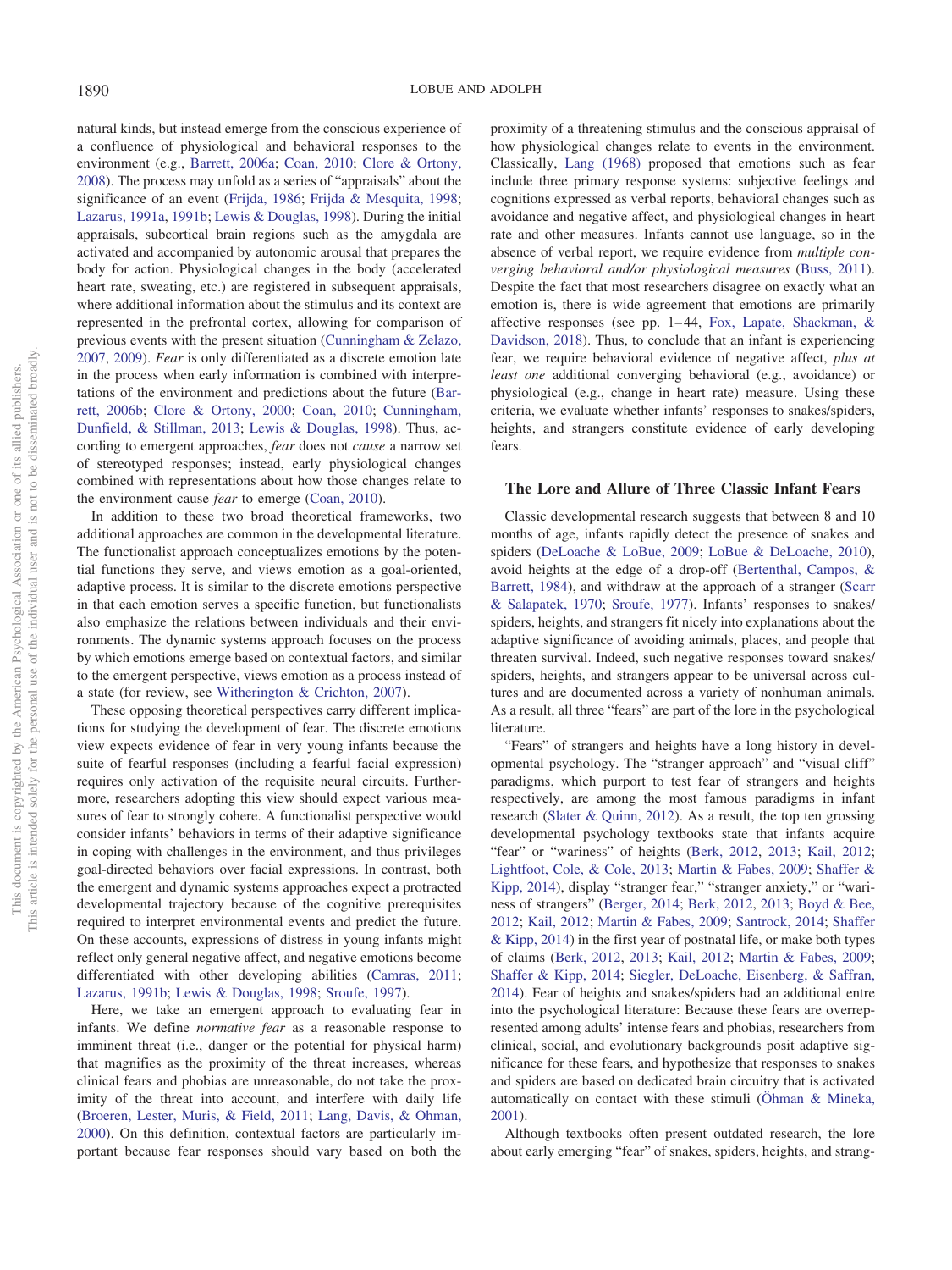ers is also represented in empirical papers. In general, research on stranger "fear" fell out of favor in the early 1980s. Contemporary emotion researchers use the stranger approach paradigm to reveal individual differences in infants' responses to novelty (e.g., [Gold](#page-16-6)[smith & Rothbart, 1999\)](#page-16-6). However, theorists who do not typically use stranger approach in their labs still refer to stranger "fear" as universal and early developing (e.g., [Boyer & Bergstrom, 2011\)](#page-14-1). The idea that infants demonstrate "fear" or "wariness" of heights is alive and well (e.g., [Dahl et al., 2013;](#page-15-11) [Saarni, Campos, Camras,](#page-18-8) [& Witherington, 2006;](#page-18-8) [Ueno et al., 2018\)](#page-18-9), and research on infants' "fearful" or "negative" responses to snakes and spiders is beginning to bloom (e.g., [DeLoache & LoBue, 2009;](#page-15-10) [Erlich, Lipp, &](#page-16-7) [Slaughter, 2013;](#page-16-7) [Hoehl, Hellmer, Johansson, & Gredeback, 2017\)](#page-16-8). Here, we review classic and contemporary research on infants' responses to snakes/spiders, heights, and strangers, present criticisms of the classic "fear" account, and provide an alternative interpretation of infants' responses to each stimulus.

#### **Fear of Snakes and Spiders**

**Historical story.** Humans' sordid relationship with snakes and spiders is documented throughout recorded history. From the serpent in the Garden of Eden and Medusa to modern-day films like *Arachnophobia* and *Snakes on a Plane,* snakes and spiders symbolize evil and capitalize on adult fears (see [Figure 1\)](#page-2-0). One reason that these depictions are so powerful is that snake and spider fears are common in the grand pantheon of human fears. Indeed, fear of snakes and spiders is so common that decades of researchers proposed adaptive, evolutionary origins [\(Agras, Syl](#page-14-10)[vester, & Oliveau, 1969;](#page-14-10) [Curtis, Magee, Eaton, Wittchen, & Kes](#page-15-12)[sler, 1998;](#page-15-12) [Depla, ten Have, van Balkom, & de Graaf, 2008\)](#page-15-13): "The predatory defense system has its evolutionary origin in a prototypical fear of reptiles in early mammals who were targets for predation by the then dominant dinosaurs. Thus, because of this system, contemporary snakes and lizards remain powerful actual fear stimuli" [\(Öhman & Mineka, 2001,](#page-17-10) p. 486).

[Seligman \(1971\)](#page-18-10) asserted that presumably ancient predators such as snakes and spiders hold a privileged status among human

<span id="page-2-0"></span>

fears. He argued that general learning mechanisms (classical and operant conditioning, observational learning, and transmission of verbal information) cannot account for why certain intense fears and phobias—fear of snakes/spiders, heights, enclosed spaces, and blood/injury—are more common than other fears. Because fear of dangerous predators promotes a potential evolutionary advantage, Seligman proposed that snake and spider fears are "prepared," meaning that these fears are especially easy and quick to acquire and more resistant to extinction. In support of prepared learning, lab-reared adult rhesus monkeys quickly exhibit fear of live snakes (fear vocalizations, refusal to approach the snake) after watching a conspecific react fearfully toward a live or video-recorded snake, and the monkeys do not acquire the same fear of rabbits or flowers after watching the same video display (e.g., [Cook & Mineka,](#page-15-14) [1990\)](#page-15-14). Although human adults do not show faster learning, they do display slower extinction for learned associations between a mild electric shock and photographs of snakes/spiders than between a shock and photographs of flowers/mushrooms [\(Öhman, Fredrik](#page-17-11)[son, Hugdahl, & Rimmo, 1976;](#page-17-11) for review, see [Öhman & Mineka,](#page-17-10) [2001\)](#page-17-10).

Some researchers assert that snake/spider fear is innate and need not be learned at all [\(Poulton & Menzies, 2002\)](#page-18-11). In support of this nonassociative view, many adults with snake/spider fears and phobias cannot recall specific experiences that account for their fears; people with fears of other presumed evolutionary threats (e.g., heights, water) also lack salient memories of negative experiences. In contrast, many people can recount specific experiences that instigated fears with no presumed evolutionary origin (e.g., fear of the dentist).

The nonassociative theory presumes that fear of snakes/spiders (and other potential evolutionary threats) should emerge early in development, and that infants and young children should avoid engagement "from the earliest possible encounters" [\(Poulton &](#page-18-11) [Menzies, 2002,](#page-18-11) p. 133). The prepared learning view takes a more moderate approach by proposing that learning is required in the acquisition of fear responses; however, proponents of this view argue that rapid fear learning is governed by an evolved fear module or a set of dedicated brain circuitry that is activated automatically at contact with a recurrent evolutionary threat, like a snake or spider, fitting nicely with a discrete emotions perspective. This view implicates rapid fear learning for snakes and spiders, and also rapid detection *from an early age* [\(Öhman & Mineka,](#page-17-10) [2001\)](#page-17-10). However, despite widespread theorizing about the origins of snake and spider fears, only recently have developmental researchers examined infant and young children's responses to adults' most feared creatures.

On first glance, developmental research appears to support evolutionary accounts of snake and spider fears, suggesting that infants have a predisposition to quickly fear these animals. For example, infants show more robust and faster associations between snakes and fearful voices than between snakes and happy voices. Seven- to 16-month-olds look longer at a dynamic snake video than a side-by-side video of another animal (elephant, giraffe, etc.) while listening to a central soundtrack of a fearful voice, but not a happy voice [\(DeLoache & LoBue, 2009\)](#page-15-10); they do not show differential looking to videos of the other animals paired with fearful or happy voices. Similarly, 11-month-old girls— but not boys associate photographs of snakes and spiders with fearful emoticons, but they do not learn to associate images of flowers and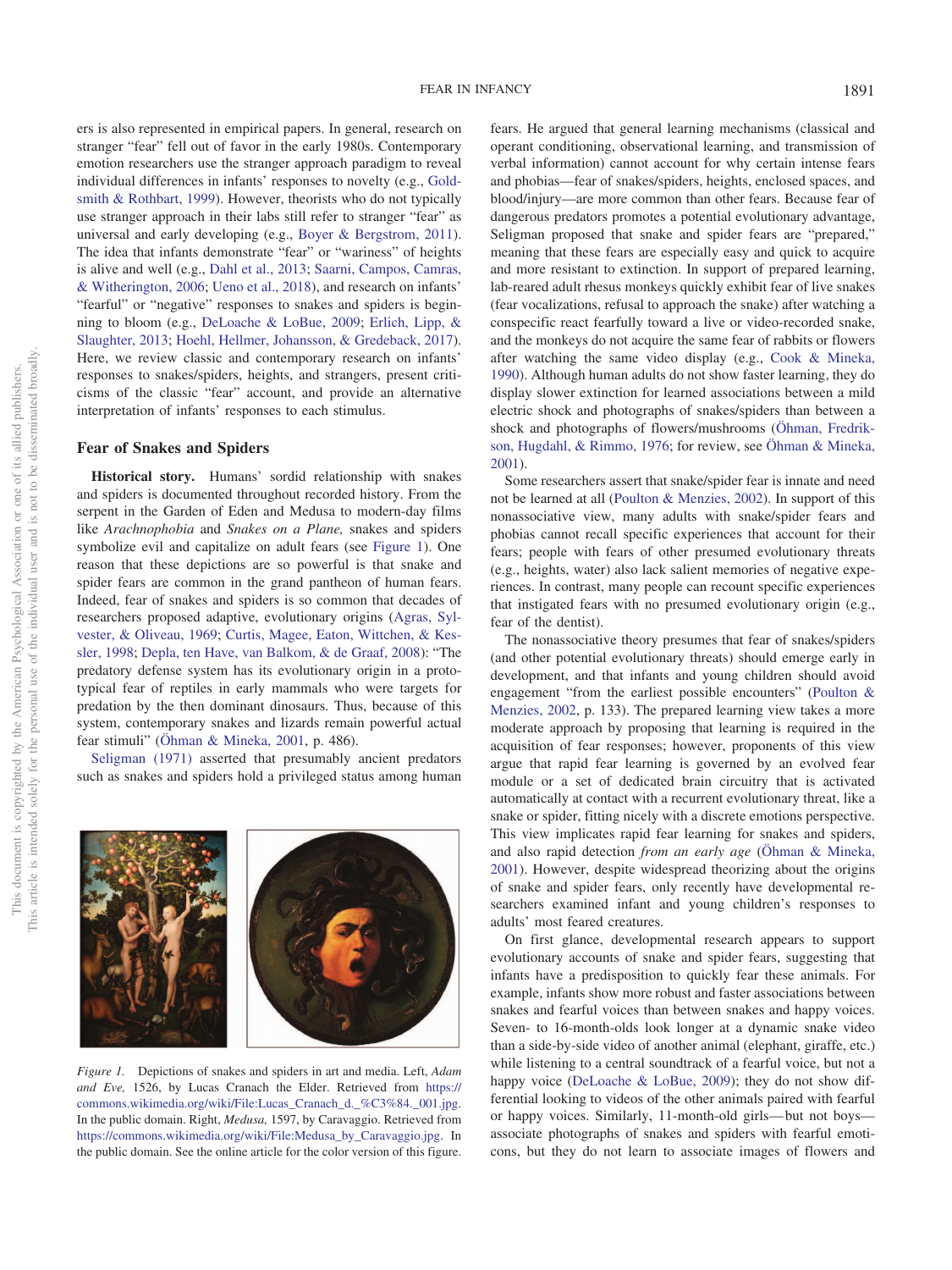mushrooms with happy or fearful emoticons [\(Rakison, 2009\)](#page-18-12). Nine-month-olds show larger startle eyeblink responses and lower heart rate while listening to the sound of a hissing snake (and other presumed "evolutionary threats") compared with "happy" sounds (e.g., baby laughing) or modern "threats" such as a bomb exploding [\(Erlich et al., 2013\)](#page-16-7). And infants as young as 6 months of age show lower heart rate, faster startle responses [\(Thrasher & LoBue,](#page-18-13) [2016\)](#page-18-13), and increased pupil dilation to snakes and spiders when compared with other animals [\(Hoehl et al., 2017\)](#page-16-8).

Similarly, infants and young children exhibit rapid detection of snakes and spiders in visual search tasks, consistent with research demonstrating that adults detect snakes and spiders automatically [\(Öhman, Flykt, & Esteves, 2001\)](#page-17-12). For example, infants show faster visual detection and greater attention to snakes and spiders than to images of control targets: When presented with side-by-side images of a snake and a flower on a large screen, 9- to 12-month-olds turn more quickly to look at snakes than to flowers [\(LoBue &](#page-17-7) [DeLoache, 2010\)](#page-17-7); 5-month-olds look longer at schematic images of spiders than to scrambled images of spiders [\(Rakison & Der](#page-18-14)[ringer, 2008\)](#page-18-14). Three- to 5-year-olds find a snake target more quickly in a  $3 \times 3$  matrix of flower distractors than flower, frog, or caterpillar targets among snakes [\(LoBue & DeLoache, 2008\)](#page-17-13); see [Figure 2.](#page-3-0) Similarly, children detect spiders more quickly than mushrooms and cockroaches [\(LoBue, 2010\)](#page-17-14). Older children, adults, and adult monkeys do likewise (see [LoBue & Rakison,](#page-17-15) [2013,](#page-17-15) for a review).

**Criticisms: Do infants and children really fear snakes and spiders?** Initially, researchers—including the first author of this article—interpreted previous findings as evidence for snake and spider fear early in development [\(DeLoache & LoBue, 2009;](#page-15-10) [LoBue & DeLoache, 2008;](#page-17-13) [Rakison, 2009;](#page-18-12) [Rakison & Derringer,](#page-18-14) [2008\)](#page-18-14). Indeed, at first blush, it appears that these data, particularly the data with infants, "offer support for the view that humans have a predisposition to associate snakes with fear" [\(DeLoache &](#page-15-10) [LoBue, 2009,](#page-15-10) p. 206). However, on closer examination, two lines of evidence suggest that infants' biased perceptual responses to snakes and spiders are not indicative of fear.

<span id="page-3-0"></span>

*Figure 2.* Preschooler detecting a flower target among snake distracters in a  $3 \times 3$  matrix from [LoBue & DeLoache \(2008\).](#page-17-13) Reprinted from "Detecting the snake in the grass: Attention to fear-relevant stimuli by adults and young children," by V. LoBue & J. S. DeLoache, *Psychological Science, 19*, p. 285. Copyright, 2008 by Sage. Reprinted with permission. See the online article for the color version of this figure.

First, infants and young children show no corroborating behavioral evidence of fear— or any other emotion—in any study with snakes or spiders [\(LoBue & Rakison, 2013\)](#page-17-15). In the infant studies, 9-month-olds within arm's reach of a video display of a snake, elephant, or giraffe did not avoid looking at snakes relative to the other animals, they did not show differential looking toward snakes, and they were not more reticent to touch the image of the snake [\(DeLoache & LoBue, 2009\)](#page-15-10). Rather, infants frequently attempted to "pick up" moving snakes from the screen as if the images were real, just as they do while viewing two-dimensional depictions of "friendly" objects in books or on a TV screen [\(DeLoache, Pierroutsakos, Uttal, Rosengren, & Gottlieb, 1998;](#page-15-15) [Pierroutsakos & Troseth, 2003\)](#page-18-15). In the visual detection studies, some parents reported that their preschool-age children were afraid of snakes or spiders, but parents' reports of fear were unrelated to children's speed of detection [\(LoBue, 2010;](#page-17-14) [LoBue & DeLoache,](#page-17-13) [2008\)](#page-17-13). Moreover, parents' reports of child "fear" may reflect parents' attitudes about snakes and spiders, not children's emotions.

Second, young children behave as if they *like* snakes and spiders. During free play, 18- to 36-month-olds spent more time with live animals than with novel toys, and they spent as much time peering into the tanks of a snake and a tarantula— often with nose pressed against the glass—as they did for a hamster and a fish [\(LoBue, Bloom Pickard, Sherman, Axford, & DeLoache, 2013\)](#page-17-16). Children showed no evidence of avoiding the live snake and spider. Rather, they demonstrated an avid *interest* in all of the live animals, including the snake and the spider, interacting with them longer than they did with a set of highly attractive toys.

**Alternative interpretation: Children have early perceptual biases for snakes and spiders.** The developmental research presented above shows no evidence of an early developing fear of snakes and spiders. Based on our own definition of fear, children show no evidence of snake and spider fear from multiple converging measures—although children and infants demonstrate heightened/rapid attention toward these stimuli, they show no evidence of negative affect or avoidance behavior. Regardless of whether snake and spider fears are acquired more rapidly than fears of other stimuli, there is no evidence that children have learned them by preschool age. But if infants are not afraid of snakes and spiders, how do we explain infants' differential responses to these stimuli?

We propose that snakes and spiders do hold a special status for infants and children—they capture attention— but physiological responses to snakes and spiders based on rapid detection, voiceimage associations, and visual interest are not equivalent to fear and do not reflect any sort of valenced response in the absence of negative affect or avoidance. Thus, this pattern of responding reflects a *perceptual bias* for snakes and spiders [\(LoBue, 2013;](#page-17-17) [LoBue & Rakison, 2013;](#page-17-15) [LoBue, Rakison, & DeLoache, 2010\)](#page-17-18). A perceptual bias is simply heightened or preferential attention, and can be driven by a number of factors, many of which have nothing to do with a fearful, threatening, or negative valence.

Evidence for a perceptual bias for snakes and spiders comes from the fact that people do not need any emotion or even evidence of "snakeness" for rapid detection of snakes. Low-level perceptual features of snakes are sufficient to elicit rapid detection. Young children and adults, for example, detect snake-shaped stimuli such as coiled wires or simple curvilinear lines more quickly than noncoiled or rectilinear lines [\(LoBue, 2014;](#page-17-19) [LoBue & DeLoache,](#page-17-20)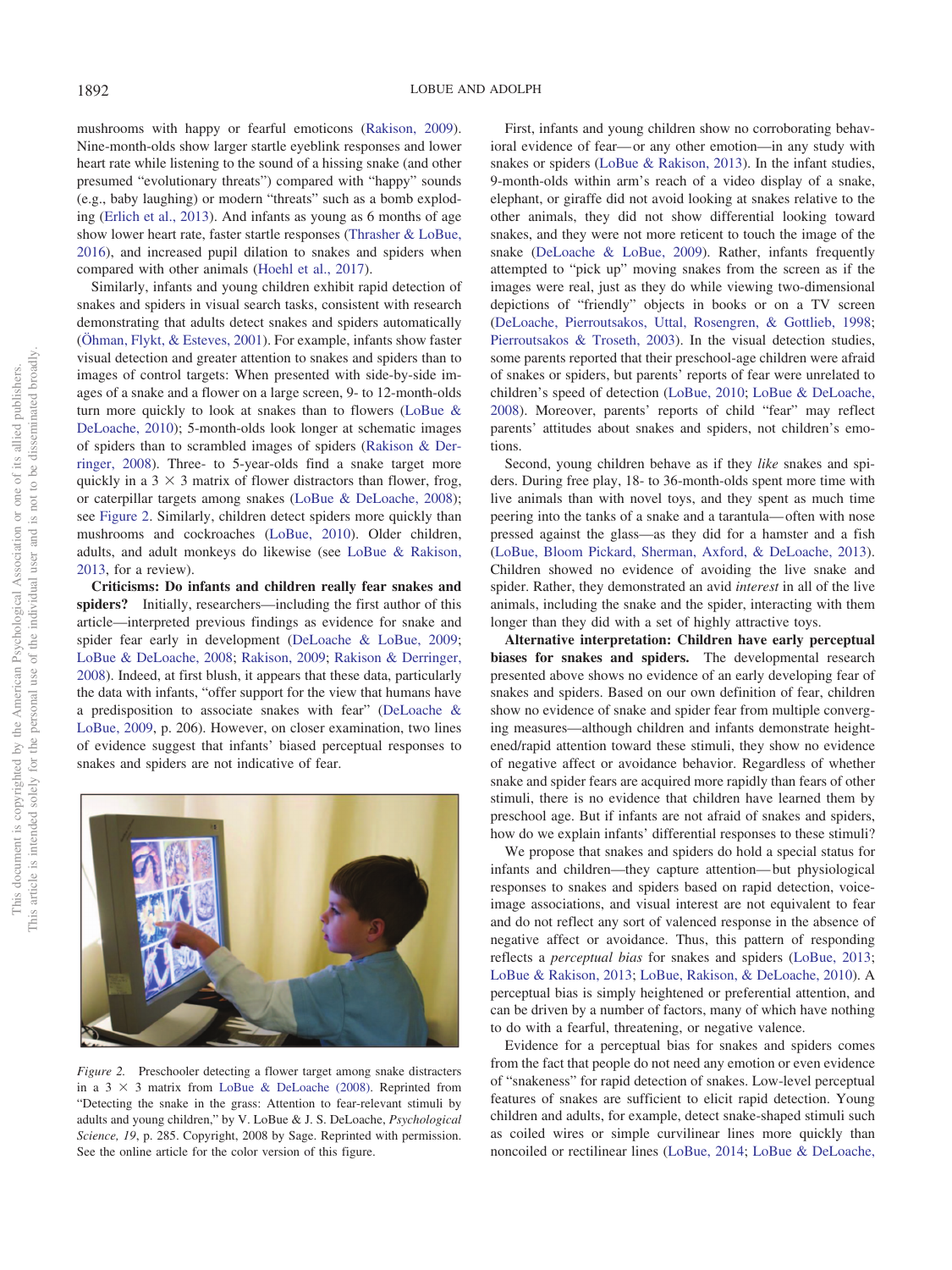[2011\)](#page-17-20). Furthermore, when snakes are presented in an uncoiled position or when only the snake's face is visible, viewers do not show more rapid detection compared with other stimuli [\(LoBue &](#page-17-20) [DeLoache, 2011\)](#page-17-20). Thus, the curved shapes characteristic of a snake's body and a spider's legs and/or their anomalous movements could support rapid perceptual differentiation of snakes and spiders from other animals, flowers, and mushrooms.

Although fear or any emotional response is unnecessary for a perceptual bias, perceptual biases can be augmented by emotional or cognitive factors. For example, adults detect simple curvilinear lines faster when the lines are labeled as a snake or when adults are exposed to a fearful emotional induction such as brief viewing of a scary movie [\(LoBue, 2014\)](#page-17-19). Furthermore, adults with a snake or spider phobia detect the object of their fear faster than nonphobic adults [\(Öhman et al., 2001\)](#page-17-12). Finally, new biases can be acquired by training adults to associate negative words [\(Gerritsen, Frischen,](#page-16-9) [Blake, Smilek, & Eastwood, 2008\)](#page-16-9), an aversive loud noise [\(Koster,](#page-16-10) [Crombez, Van Damme, Verschuere, & De Houwer, 2004;](#page-16-10) [Milders,](#page-17-21) [Sahraie, Logan, & Donnellon, 2006\)](#page-17-21), or an unpleasant electric shock [\(Purkis & Lipp, 2009\)](#page-18-16) with previously neutral stimuli.

Together, the existing body of work demonstrates that infants, children, and adults attend to snakes and spiders very quickly. Evidence of a perceptual bias for snakes and spiders isn't necessarily inconsistent with fear, but given the lack of any corroborating behavioral evidence of fear, we conclude that infants are not afraid of them. Thus, these findings do not support the notion that snake and spider fears are innate. One could still argue, however, that evidence for rapid detection of snakes and spiders in infants and young children supports the evolutionary prepared learning view that dedicated brain circuitry—an "evolved fear module"—is automatically activated on contact with a snake or spider, or another *recurrent evolutionary threat* [\(Öhman & Mineka, 2001\)](#page-17-10). However, two sources of evidence argue against this perspective. First, data showing that low-level shapes can elicit rapid detection indicate that potential threats or negative valance are not necessary for rapid detection [\(LoBue, 2014;](#page-17-19) [LoBue & DeLoache, 2011\)](#page-17-20). Second, although perceptual biases for snakes and spiders do not necessarily require learning, data showing that new perceptual biases for neutral stimuli can be learned and that existing biases can be changed by simple experimental manipulations suggest that circuitry involved in rapid stimulus detection is not necessarily domain specific for evolutionary threats like snakes and spiders [\(Gerritsen et al., 2008;](#page-16-9) [Koster et al., 2004;](#page-16-10) [Milders et al., 2006;](#page-17-21) [Purkis & Lipp, 2009\)](#page-18-16). In fact, perceptual, cognitive, and emotional factors can elicit rapid detection. Thus, characterizing a perceptual bias for snakes and spiders as a singular, automatic process that is *specific to recurrent evolutionary threats* ignores the immense flexibility involved in how such biases develop.

## **Fear of Heights**

**Historical story.** An infant peering over the edge of a glass table into an apparent abyss is one of the most famous and iconic images in developmental psychology. The glass table— dubbed a "visual cliff" because the drop-off is only illusory—is an apparatus devised originally by Gibson and Walk to test depth perception in dark-reared rats [\(Walk, Gibson, & Tighe, 1957\)](#page-18-17). A centerboard divides the table into a "shallow" side (a visually specified surface is affixed to the glass) and a "deep" side (the ground surface is

visible far beneath the glass). Although the glass was intended to control for haptic and auditory depth cues in rats and other animals, it also functions to ensure the safety of human infants. Thus, the visual cliff turned out to be an even more famous paradigm for testing the behavior of human infants and other animals at the edge of an apparent drop-off (for review, see [Adolph & Kretch, 2012\)](#page-14-11). As reported in [Gibson and Walk's \(1960\)](#page-16-11) classic paper in *Scientific American*, most infants crawl straight over the shallow side to their caregivers, but avoid crossing the deep side despite caregivers' entreaties. Similarly, when allowed to freely explore the apparatus, nonhuman animals stick primarily to the shallow side. When placed directly onto the glass on the deep side—a situation more akin to being shoved off the edge of a cliff than exploring the precipice from the edge— kittens, kids, lambs, monkeys, and other infant animals show stereotyped fear responses such as freezing, backing up, and leaping to the shallow side [\(Walk, 1966;](#page-18-18) [Walk &](#page-18-19) [Gibson, 1961\)](#page-18-19).

Fueled by the classic work and the flurry of studies that followed, the received wisdom was that infants avoid an apparent drop-off because they are afraid of heights; see, for example, [Campos and colleagues' \(1978\)](#page-15-16) chapter, "The Emergence of Fear on the Visual Cliff." In [Scarr and Salapatek's \(1970\)](#page-18-2) words, "it is obviously reasonable to conclude that most infants develop fear of cliffs" (p. 76). And as [Dahl et al. \(2013\)](#page-15-11) put it, "Avoidance of drop-offs is so biologically adaptive that one would expect it to be present at the earliest testing opportunity" (p. 1361).

Subsequent work tempered [Gibson and Walk's \(1960\)](#page-16-11) suggestion that "the ability to perceive and avoid a brink [is] part of the child's original endowment" (p. 64). Rather, human infants (and other altricial animals, such as kittens and rabbits) require several weeks of self-produced locomotor experience before they avoid the deep side of the visual cliff [\(Bertenthal & Campos, 1984;](#page-14-12) [Held](#page-16-12) [& Hein, 1963;](#page-16-12) [Walk, 1966\)](#page-18-18). Similarly, human infants require several weeks of locomotor experience before they avoid crossing a real cliff, steep slope, narrow bridge, narrow ledge, or gap in the surface of support [\(Adolph, 1997,](#page-14-13) [2000;](#page-14-14) [Adolph, Tamis-LeMonda,](#page-14-15) [Ishak, Karasik, & Lobo, 2008;](#page-14-15) [Franchak & Adolph, 2012;](#page-16-13) [Kretch](#page-16-14) [& Adolph, 2013a,](#page-16-14) [2013b;](#page-16-15) [Tamis-LeMonda et al., 2008\)](#page-18-20). Note, when testing infants on a real precipice without safety glass, an experimenter follows alongside infants to rescue them if they begin to fall, or infants wear a harness that prevents them from falling [\(Adolph & Robinson, 2015;](#page-14-16) [Burnay & Cordovil, 2016\)](#page-15-17). Novice crawlers and walkers plunge straight over the brink of a large drop-off. Over weeks of locomotor experience, infants' motor decisions become increasingly attuned to their abilities. After about 20 weeks of everyday locomotor experience, infants precisely calibrate attempts to cross to tiny changes in drop-off height, degree of slant, bridge width, ledge dimensions, and gap size (for review, see [Adolph & Robinson, 2015\)](#page-14-16). [Figure 3](#page-5-0) shows illustrations of some of the test apparatuses.

Based on this newer work, the revised fear account was that self-produced locomotion leads to fear of heights, and fear in turn leads to avoidance [\(Bertenthal et al., 1984;](#page-14-5) [Campos et al., 2000;](#page-15-18) [Campos, Bertenthal, & Kermoian, 1992;](#page-15-19) [Campos, Hiatt, Ramsay,](#page-15-16) [Henderson, & Svejda, 1978\)](#page-15-16). This story is common in chapters: "Experience with self-produced locomotion, either through crawling or through the use of a walker, gives rise to the phenomenon of wariness of heights," (*Handbook of Child Psychology*, [Saarni et](#page-18-8) [al., 2006,](#page-18-8) p. 235), and in developmental textbooks, "Seven-month-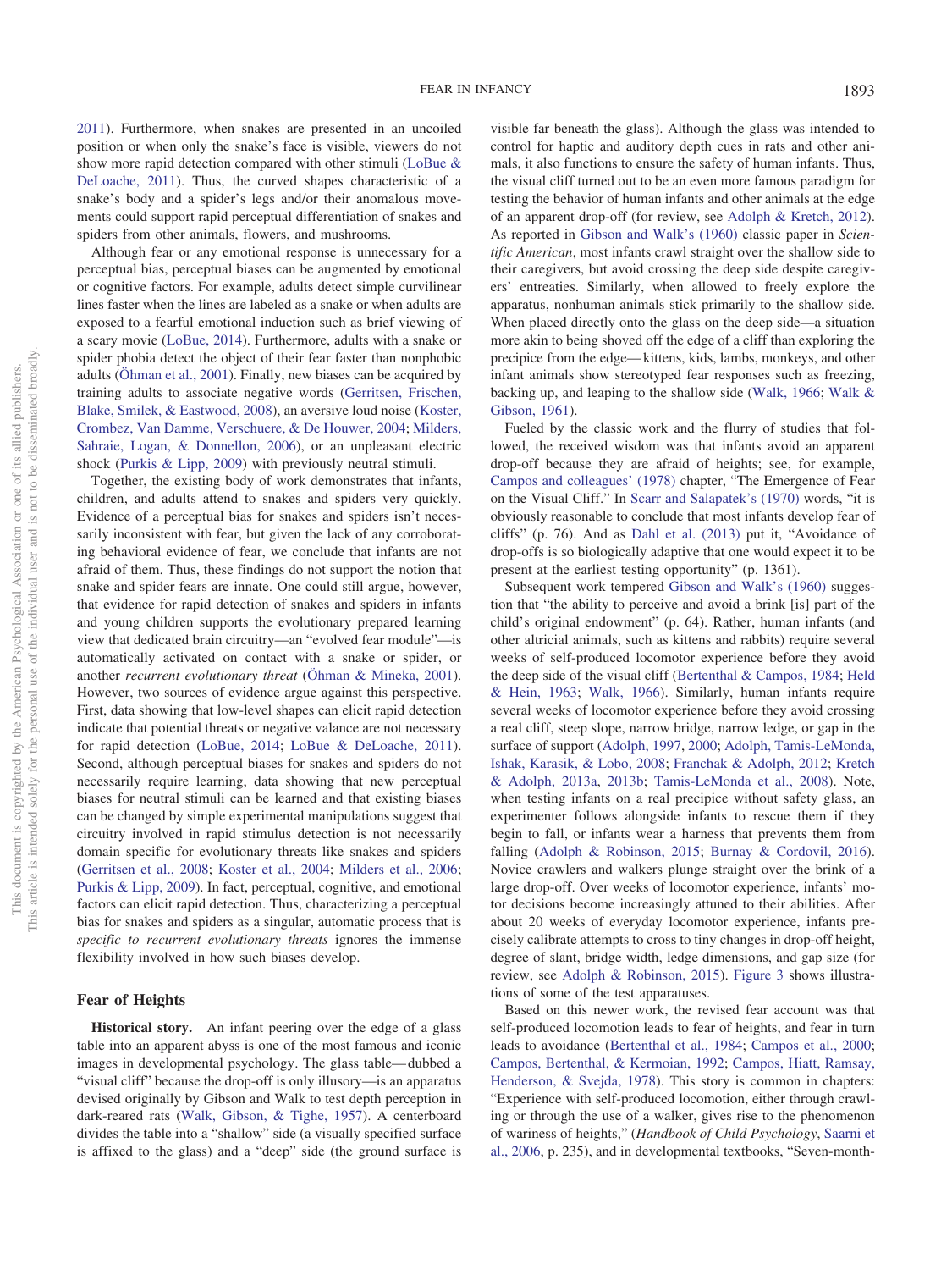

<span id="page-5-0"></span>*Figure 3.* Apparatuses used to test infants' reactions to heights. (A) Standard visual cliff. The entire apparatus is covered in safety glass so the drop-off is only illusory. On the "deep" side, the checkerboard-patterned floor surface is 102 cm below the centerboard; on the "shallow" side, it is 3 cm below the centerboard. (B) Actual cliff. Height of the drop-off adjusts from 0 to 90 cm in 1-cm increments. (C) Adjustable slope apparatus. Slant adjusts from 0° to 90° in 2° increments. (D) Bridge apparatus. Bridge width adjusts from 2 to 60 cm in 2-cm increments. (E) Adjustable ledge apparatus. Ledge width adjusts from 0 to 70 cm in 1-cm increments. (F) Adjustable gap apparatus. Gap width adjusts from 0 to 90 cm in 2-cm increments.

old crawling babies begin to show fear of heights, and infants who push themselves around in walkers also develop a fear of the cliff . . . as do children who are newly walking" [\(Martin & Fabes, 2009,](#page-17-9) *Discovering Child Development*, 2nd ed., pp. 144 –145).

**Criticisms: Do infants really fear heights?** Despite decades of undergraduates learning that infants avoid an apparent drop-off because they are afraid of heights, several lines of evidence argue against the fear account [\(Adolph, Kretch, & LoBue, 2014;](#page-14-17) [Kretch](#page-16-14) [& Adolph, 2013a\)](#page-16-14). First, researchers have no independent corroboration that fear mediates avoidance. The evidence for fear is the avoidance response itself. The argument is circular and goes something like this: Infants avoid a drop-off because they are afraid, and we know infants are afraid because they avoid the drop-off. In principle, infants might feel afraid and therefore avoid the dropoff—a perfectly functional response. But researchers cannot conclude that the reason for avoidance is fear because infants might also feel positive emotions or no emotion at all and perform the same functional avoidance response.

In support of the fear account, infants who can crawl show accelerated heart rate—a standard index of fear—when placed directly on the deep side of the visual cliff, but prelocomotor infants do not [\(Campos et al., 1978,](#page-15-16) [1992\)](#page-15-19). Accelerated heart rate, however, does not provide independent evidence of fear because infants show different responses in the placing paradigm (where they are lowered onto the drop-off, simulating an impending fall) and the crossing paradigm (where they can decide whether or not to go). Infants with two weeks of crawling experience show accelerated heart rate in the placing paradigm, but they do not avoid crossing until 6 or more weeks of crawling experience [\(Campos et al., 1992\)](#page-15-19). Moreover, the same infants whose hearts pound in the placing paradigm crawl over the deep side when tested moments later in the crossing paradigm [\(Ueno, Uchiyama,](#page-18-21) [Campos, Dahl, & Anderson, 2012\)](#page-18-21). Thus, accelerated heart rate may indicate arousal, not fear. Indeed, accelerated heart rate frequently accompanies positive behaviors such as smiling.

Like heart rate, infants' facial expressions and vocalizations do not provide corroborating evidence of fear. Infants display primarily positive or neutral social expressions at the edge of a visual cliff or steep slope, regardless of whether they avoid going or attempt to cross [\(Adolph, Karasik, & Tamis-LeMonda, 2010;](#page-14-18) [Adolph et](#page-14-15) [al., 2008;](#page-14-15) [Sorce, Emde, Campos, & Klinnert, 1985;](#page-18-22) [Tamis-](#page-18-20)[LeMonda et al., 2008\)](#page-18-20). As [Saarni et al. \(2006\)](#page-18-8) put it, infants who avoid crawling over the deep side of the visual cliff "do not show prototypic fear expressions. Indeed, they often smile!" (p. 231). Researchers making the case for fear of heights argue that the emotional system in infancy is not sufficiently coherent to produce negative affective displays in response to fear eliciting situations (e.g., [Campos, Frankel, & Camras, 2004\)](#page-15-20). However, infants express negative affect (e.g., crying or fussing) in response to an appropriate elicitor within the first few months of life [\(Camras et](#page-15-21) [al., 2007;](#page-15-21) [Camras, Oster, Campos, Miyake, & Bradshaw, 1992;](#page-15-22) [Camras & Shutter, 2010;](#page-15-23) [Camras, Sullivan, & Michel, 1993;](#page-15-24) [Ekman & Oster, 1979;](#page-15-25) [Oster, Hegley, & Nagel, 1992\)](#page-17-22), suggesting that they are perfectly capable of demonstrating negative affect in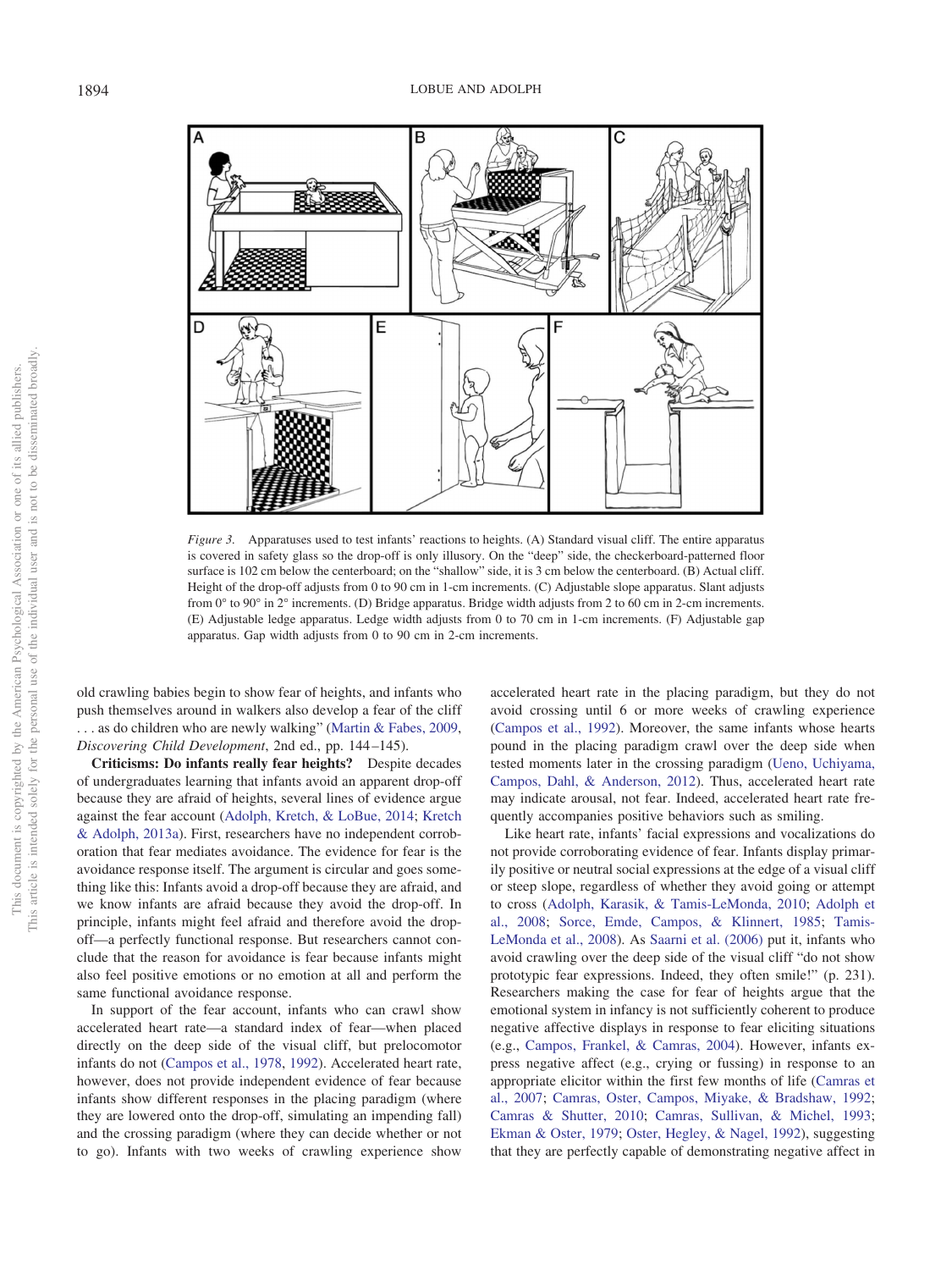response to something unpleasant. Thus, an equally reasonable interpretation is that infants enjoy the problem of coping with locomotion over a precipice.

A second line of evidence against the fear account concerns the notion of avoidance and infants' proximity to the brink. Although the term "avoidance" implies that infants shy away from the brink, they do not. While tested on a visual cliff, real cliffs, slopes, bridges, and gaps, infants spend most of each trial right at the brink of the precipice, peering over the edge, stretching an arm into the abyss, and exploring the edge of the obstacle with hands and feet [\(Adolph, 1997,](#page-14-13) [2000;](#page-14-14) [Adolph et al., 2008;](#page-14-15) [Gibson & Walk, 1960;](#page-16-11) [Kretch & Adolph, 2013a,](#page-16-14) [2017;](#page-17-23) [Tamis-LeMonda et al., 2008;](#page-18-20) [Ueno et al., 2012;](#page-18-21) [Walk, 1966;](#page-18-18) [Witherington, Campos, Anderson,](#page-18-23) [Lejeune, & Seah, 2005\)](#page-18-23). On the visual cliff, crawling infants are scored as "avoiding" even if they place both hands and a leg onto the safety glass before stopping or returning to the starting platform [\(Ueno et al., 2012;](#page-18-21) [Witherington et al., 2005\)](#page-18-23); on a real drop-off, they would have fallen. Moreover, on most trials, infants who avoid crossing a drop-off in their typical method of locomotion find alternative methods of descent. They do not avoid the drop-off; instead they find a different way to navigate it. On the visual cliff, they take a detour route to their caregivers by holding onto the wooden walls of the apparatus [\(Campos et al., 1978\)](#page-15-16). Infants navigate real cliffs by backing down feet first and they slide down steep slopes in sitting, backing, and prone positions [\(Adolph, 1997;](#page-14-13) [Karasik, Tamis-LeMonda, & Adolph, 2016;](#page-16-16) [Kretch & Adolph, 2013a\)](#page-16-14). Given the importance of the notion of "avoidance" for the fear account, it is noteworthy that the term "avoidance" is more misnomer than descriptor of infants' behavior.

A third line of evidence against fear of heights is differential responding when infants' abilities are altered. If adaptive behavior at the brink of a drop-off depends on fear of heights, then infants should refuse to cross regardless of the current status of their abilities. This is not the case. Infants, for example, walk successfully down slopes while wearing feather-weight shoulder packs, but refuse to walk down the same slopes—with the same drop-off height—while wearing lead-weight shoulder packs that reduce their level of walking skill [\(Adolph & Avolio, 2000\)](#page-14-19). Similarly, infants walk down shallow slopes while barefoot or wearing rubber-soled shoes, but refuse to walk down the same shallow slopes while wearing slippery Teflon-soled shoes [\(Adolph, Joh, &](#page-14-20) [Eppler, 2010;](#page-14-20) [Adolph, Karasik, et al., 2010\)](#page-14-18). More dramatic, infants who refuse to cross an impossibly large gap in an experienced sitting posture, crawl repeatedly into the gap (and fall) in a novice crawling posture [\(Adolph, 2000\)](#page-14-14). Experienced crawlers refuse to crawl down impossibly steep slopes and high drop-offs, but same-aged novice walkers go right over the edge and fall [\(Adolph et al., 2008;](#page-14-15) [Karasik et al., 2016;](#page-16-16) [Kretch & Adolph,](#page-16-14) [2013a\)](#page-16-14). When tested longitudinally, infants show separate learning curves for crawling and walking, and learning is no faster the second time around [\(Adolph, 1997\)](#page-14-13). If locomotor experience teaches infants fear of heights, they should be afraid regardless of the posture in which they are tested.

A final argument against fear of heights concerns infants' evaluation of the severity of a fall. If infants understand that falling from a large drop-off poses a greater threat (incurring greater risk of injury) than falling from a small drop-off, then infants should treat large drop-offs as scarier than small ones. In studies with the

visual cliff, real cliffs, and slopes, the probability of falling covaried with the severity of the potential fall: Larger drop-offs accompanied a greater probability of falling. Thus, we cannot distinguish between adaptive responding to a drop-off based on perceiving the probability of falling and adaptive responding based on gauging the severity of a potential fall. But when the probability of falling and the severity of the potential fall are unconfounded by varying bridge width over large and small drop-offs, infants do not respond to the severity of the potential fall [\(Kretch & Adolph,](#page-16-15) [2013b\)](#page-16-15). Note that bridge width affects the probability of falling, whereas drop-off height affects the severity of the potential fall. Experienced crawlers and walkers only attempt to cross bridges of adequate width, but their attempt rates, latency, exploratory activity, and crossing behavior are identical for bridges spanning a 17-cm precipice (infants' knee height) and a 71-cm precipice (infants' standing height). Regardless of bridge width and drop-off height, infants do not show any evidence of fear. Indeed, infants walk straight to the edge of the bridge at the start of each trial and spend the rest of their time right at the edge of the precipice or crossing the bridge [\(Kretch & Adolph, 2017\)](#page-17-23). These results indicate that experienced crawlers and walkers accurately perceive possibilities for locomotion, but they do not yet consider the severity of a potential fall when making decisions for action.

**Alternative interpretation: Infants learn to perceive bodyenvironment relations.** Ample evidence indicates that locomotor experience teaches infants to behave adaptively at the edge of a drop-off. Moreover, drop-offs do hold a privileged status for young infants compared with other obstacles. Although babies happily fall repeatedly on flat ground, on slippery or squishy ground, and on upward slants and elevations, and repeatedly wedge themselves into impossibly tight openings, they avoid falling into a precipice as soon as they can distinguish possible drop-offs from impossible ones [\(Adolph, 1995,](#page-14-21) [1997;](#page-14-13) [Adolph et](#page-14-22) [al., 2012;](#page-14-22) [Adolph, Joh, et al., 2010;](#page-14-20) [Franchak & Adolph, 2012;](#page-16-13) [Joh](#page-16-17) [& Adolph, 2006\)](#page-16-17). Nonetheless, little evidence implicates fear of heights in adaptive responding. Infants, like older children and adults, frequently do not perform behaviors they perceive to be impossible. Further, there is no converging evidence of fear of heights from behavioral (e.g., avoidance) and physiological (e.g., heart rate) measures, and there is no variability in infants' responses to heights based on contextual information (e.g., severity of the fall). In fact, Eleanor Gibson, who instigated researchers' fascination with infants at the edge of a drop-off, did not believe that fear was required for adaptive responding. In her words

It is worth mentioning that . . . we were never struck by an animal's apparent fear of the deep side of the cliff. All the non-human animals, to the extent they could see it, simply avoided it. Human infants occasionally cried, but that was attributable to a frustrated urge to get to their mothers, who were calling to them across the invisible surface. Later work supported the observation that fear of drop-offs was learned, probably after self-initiated locomotion is well under way. But by that time, it could easily be learned from anxious parents. [\(Gibson, 1991,](#page-16-18) p. 105)

But if not fear of heights, what do infants learn over weeks of crawling and walking experience that allows them to distinguish possible drop-offs from impossible ones? Gibson offered an alternative interpretation: Infants learn to detect the fit between the current status of their bodies and the relevant characteristics of the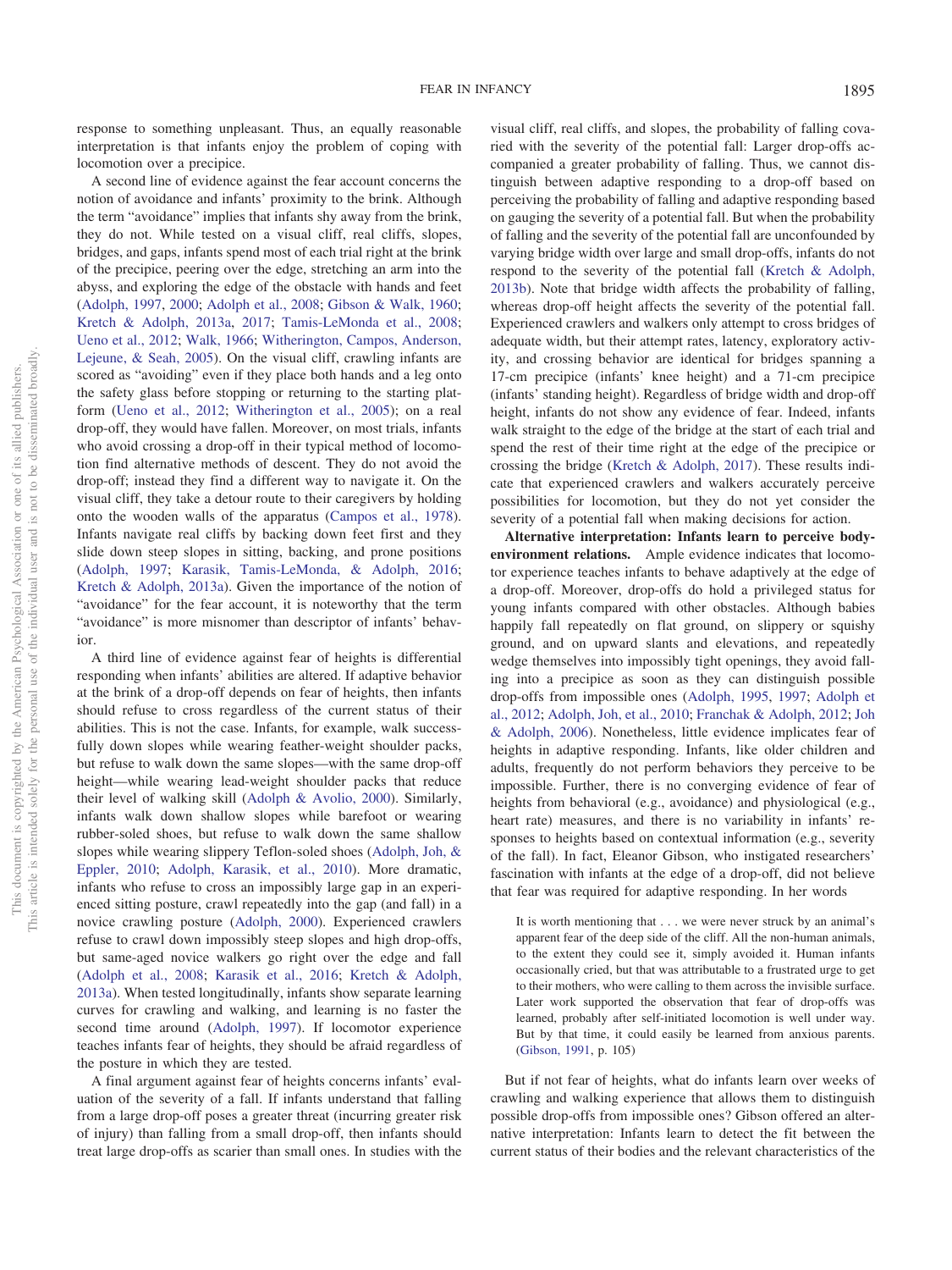environment that makes a particular action possible or impossible, or as she dubbed it, they learn to perceive "affordances" for locomotion [\(Adolph & Kretch, 2015;](#page-14-23) [Gibson, 1991;](#page-16-18) [Gibson &](#page-16-19) [Pick, 2000;](#page-16-19) [Gibson & Schumuckler, 1989\)](#page-16-20). They do so via various exploratory behaviors that generate information for the body– environment fit [\(Adolph & Robinson, 2013;](#page-14-24) [Gibson et al., 1987\)](#page-16-21).

A related alternative explanation is that experienced crawlers and walkers respond to the discrepancy between the structure of optic flow on flat ground versus at the edge of an abrupt drop-off [\(Dahl et al., 2013\)](#page-15-11). In fact, precrawling infants who receive "artificial" locomotor experience by driving a powered mobility device show more sensitivity to peripheral, lamellar optic flow—a source of information for visual proprioception—and are less likely to cross the deep side of the visual cliff compared with precrawlers who do not receive locomotor experience. Similarly, crawling infants' visual proprioception predicted whether they would descend onto the deep side of a visual cliff.

The data are consistent with these accounts. On adjustable apparatuses that allow continuous gradations of drop-off height, slant, gap size, bridge width, and so on, researchers can obtain precise estimates of infants' ability to perceive affordances [\(Franchak & Adolph, 2014\)](#page-16-22). The general strategy is to determine for each infant a psychophysical function that describes the probability of success given that they attempt (the ratio of successes to failures) and a second function that describes the likelihood of attempting (the ratio of attempts to refusals to attempt). The correspondence between the two functions reveals infants' ability to perceive affordances accurately. For example, when tested in their first weeks of crawling and walking at the edge of an adjustable slope, infants attempt all degrees of slant indiscriminately. With each week of locomotor experience, the affordance function changes as their bodies grow and crawling and walking skill increases. At the same time, their motor decisions become increasingly attuned such that errors (failed attempts) steadily decrease. Eventually, experienced crawlers and walkers can gauge affordances so accurately that they attempt only possible increments and refuse to attempt impossible ones [\(Adolph, 1997\)](#page-14-13).

Over weeks of locomotor experience, exploration becomes increasingly directed and efficient. Novice crawlers and walkers do not know when and how to explore and so they expend energy on fruitless methods of information gathering. In contrast, experienced crawlers and walkers display highly efficient patterns of exploration, organized in time and space. Information-gathering "ramps up," such that information obtained moments earlier elicits more costly forms of exploration moments later [\(Adolph, 1997;](#page-14-13) [Adolph & Eppler, 1998;](#page-14-25) [Adolph, Eppler, Marin, Weise, & Clear](#page-14-26)[field, 2000;](#page-14-26) [Kretch & Adolph, 2017\)](#page-17-23). While approaching a dropoff, for example, infants see the precipice from the periphery of their field of view. If the obstacle is trivial, they run straight across. But if a casual glance suggests something amiss, exploratory activity ramps up to more time consuming and/or labor-intensive forms of information-generating behaviors. They turn their gaze to the obstacle and stop at the edge to engage in haptic exploration, by poking an arm or a leg into the precipice or over the gap to obtain information about relative distance, placing their hands or feet at the edge of a bridge to see whether there is room for their body, rocking their feet at the brink of a slope to obtain information about slant and friction, and so on. If they decide that the obstacle is impossible, they test alternative methods of locomotion

by holding a support post while taking a few tiny tentative steps, or by shifting their posture from upright to prone, sitting, and backing positions. If they discover an alternative, they attempt to go, and if not, they remain on the starting platform until the trial ends.

All told, there is little evidence that infants are afraid of heights. Researchers have consistently failed to find converging measures of fear at the edge of a precipice, and infants do not "avoid"— or shy away from—the edge of real or apparent drop-offs. Furthermore, infants do not demonstrate differential responding to various sized drop-offs based on the level of threat they present. And finally, during all of their exploratory probing, checking, testing, and attempting, infants rarely express negative affect.

## **Fear of Strangers**

**Historical story.** Fear of strangers has a long history in developmental science. Prior to any documented observations, psychoanalysts introduced the notion in their theoretical writings (e.g., [Bridges, 1932\)](#page-14-27). Perhaps due to its common-sense appeal, the notion was then incorporated into attachment theory—still unaccompanied by data—along with the proposal that fear of strangers represents the onset of infants' attachment to their mothers [\(Bowlby, 1969;](#page-14-28) [Schaffer, 1966;](#page-18-24) [Schaffer & Emerson, 1964;](#page-18-25) [Spitz,](#page-18-26) [1950\)](#page-18-26). Inspired by these theoretical claims, the basic "stranger approach" paradigm was developed in which an experimenter (man or woman) wearing a positive or neutral facial expression and normal clothes approaches the infant, and researchers score the infant's response. Empirical work on stranger fear burgeoned in the 1970s and soon fear of strangers became widely regarded as a universal milestone in infants' emotional development [\(Horner,](#page-16-23) [1980;](#page-16-23) [Solomon & Decarie, 1976\)](#page-18-27).

Consistent with psychoanalytic and attachment theories, several early empirical studies reported stranger fear in nearly every infant tested (for review, see [Rheingold & Eckerman, 1974\)](#page-18-28). For example, [Tennes and Lampl \(1964\)](#page-18-29) reported stranger fear in 18 of 19 infants tested, [Schaffer \(1966\)](#page-18-24) observed it in all 36 infants tested, and [Emde, Gaensbauer, and Harmon \(1976\)](#page-15-26) found it in all 14 infants tested. Based on these early reports that stranger fear emerges in virtually every infant studied, many researchers concluded that fear of strangers is universal. Indeed, researchers documented fear of strangers in infants from multiple cultures (e.g., [Goldberg, 1972\)](#page-16-24) and fear of strange conspecifics in rats, dogs, and rhesus monkeys [\(Marks, 1987\)](#page-17-24). Across this diverse group, stranger fear follows a similar developmental trajectory: It emerges after some period of absence, peaks, and then declines. This story still dominates developmental textbooks:

The most frequent expression of an infant's fear involves stranger anxiety, in which an infant shows fear and wariness of strangers. Stranger anxiety usually emerges gradually. It first appears at about 6 months of age in the form of wary reactions. By 9 months, the fear of strangers is often more intense, and it continues to escalate through the infant's first birthday. [\(Santrock, 2014,](#page-18-6) p. 286)

**Criticisms: Do all infants really fear strangers?** Despite widespread dissemination and common sense appeal, researchers levied important criticisms against stranger fear [\(Rheingold &](#page-18-28) [Eckerman, 1974\)](#page-18-28). One problematic issue is that many studies base their diagnosis on a set of behaviors that are quite mild—a "sober"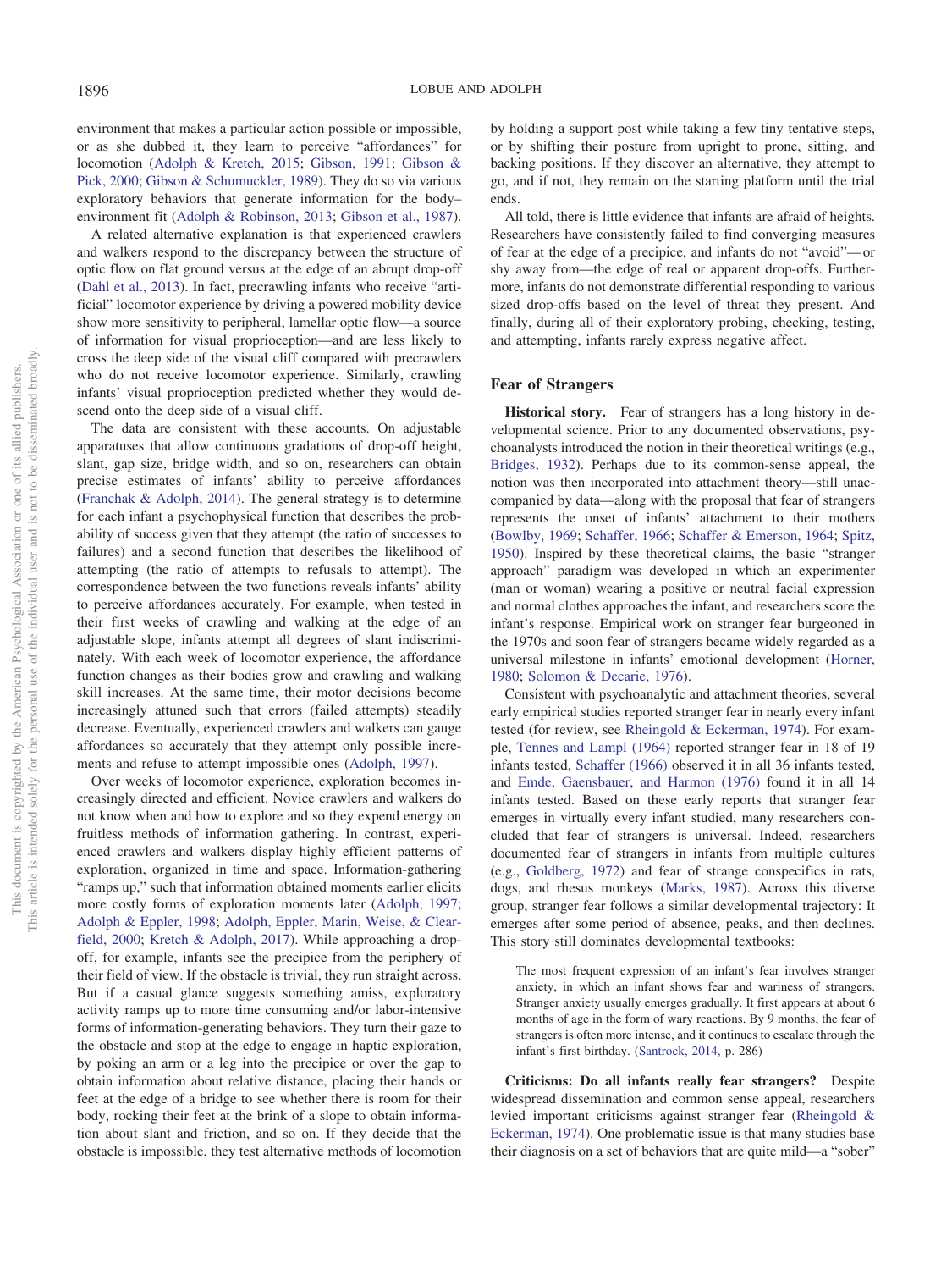during stranger approach, none of the infants cry and less than 10% show signs of being "uneasy"; most infants smile or are neutral [\(Bronson, 1972\)](#page-14-29). More infants cry ( $\sim$ 10%) or show uneasiness  $(\sim 45\%)$  during stranger approach when infants are seated on the

floor. But even in the most aversive version of the procedure when the stranger picks up the infants—only 60% cry or show

uneasiness and the rest are smiling or neutral.

limited to a small subset of infants at any given age [\(Emde et al.,](#page-15-26) [1976;](#page-15-26) [Tennes & Lampl, 1964\)](#page-18-29). For example, [Campos, Emde,](#page-15-27) [Gaensbauer, and Henderson \(1975\)](#page-15-27) reported that during each phase of their testing session (i.e., mother departs; stranger #1 enters and departs; mother enters; stranger #2 enters and departs), at most, only 33% of infants expressed *any form of distress*, including very mild negative affect. In fact, positive and "affiliative" behaviors, such as smiling, looking, and offering the stranger toys, are most common across studies [\(Bronson, 1972;](#page-14-29) [Lewis,](#page-17-25) [Brooks, & Haviland, 1978;](#page-17-25) [Lewis & Rosenblum, 1974;](#page-17-26) [Solomon](#page-18-27) [& Decarie, 1976;](#page-18-27) [Sroufe, 1977\)](#page-18-3). [Bretherton and Ainsworth \(1974\)](#page-14-30) reported that 12-month-olds smiled and looked at the stranger more than at their mothers. Similarly, [Sroufe \(1977\)](#page-18-3) observed little distress in 8- to 12-month-olds during stranger approach, even when infants were not in contact with their mothers; instead, infants repeatedly looked toward the stranger or smiled, often wearing a "sober, intent expression" (p. 736) instead of a fearful one. [Brooks and Lewis \(1976\)](#page-15-28) reported similar findings: The most common responses during approach were lessened activity and an attentive facial expression; "negative affect... gaze aversion, frowning, and moving away were virtually nonexistent" (p. 329). [Lewis et al. \(1978\)](#page-17-25) observed some negative facial expressions toward strangers, but no infants cried or attempted to escape. [Waters, Matas, and Sroufe \(1975\)](#page-18-30) described only "subtle negative responses" to strangers (p. 348), which were generally followed by positive affect. Such findings led [Rheingold and Eckerman \(1974\)](#page-18-28) to express doubt that infants universally display "frank fear" of strangers (which involves crying) or compelling evidence of fear (fussing, withdrawal) at any age. In their words: "We have studied more than 500 different 10- and 12-month-old infants in the laboratory, investigating a variety of problems. To each infant the experimenter was a stranger, male or female, and a stranger seen in a new environment—strange, if you wish. Only the rare baby has shown any behavior that resembled fear of the stranger" (p. 188).

(meaning a "serious" or neutral) facial expression, a shift from positive to neutral facial expressions, gaze aversion, and cessation of activity. And in most studies, even these mild responses are

A second criticism of stranger fear concerns the reliability of the evidence. Indeed, early findings were highly inconsistent [\(Waters](#page-18-30) [et al., 1975\)](#page-18-30). Although some studies reported evidence of stranger fear in every infant tested (e.g., [Emde et al., 1976;](#page-15-26) [Schaffer, 1966;](#page-18-24) [Tennes & Lampl, 1964\)](#page-18-29), others reported few negative responses to strangers, and reported mostly positive or affiliative responses (e.g., [Bronson, 1972;](#page-14-29) [Lewis et al., 1978;](#page-17-25) [Lewis & Rosenblum,](#page-17-26) [1974;](#page-17-26) [Solomon & Decarie, 1976;](#page-18-27) [Sroufe, 1977\)](#page-18-3). Some studies found relations between physiological and behavioral measures of stranger fear [\(Campos et al., 1975\)](#page-15-27), but others did not [\(Lewis et al.,](#page-17-25) [1978\)](#page-17-25). Some studies found heart rate acceleration, a common correlate of fear, at the stranger's approach [\(Campos et al., 1975\)](#page-15-27). Other studies found heart rate deceleration, a response more in line with interest or orienting than with fear [\(Lewis et al., 1978;](#page-17-25) [Waters](#page-18-30) [et al., 1975\)](#page-18-30).

A third line of evidence against a universal stranger fear is that only some variations of the stranger approach procedure elicit any sort of negative response. For example, when tested at home (rather than in the laboratory), infants demonstrate almost no negative behaviors during stranger approach [\(Ricciuti, 1974;](#page-18-31) [Smith, 1974\)](#page-18-32). Similarly, when mothers hold their 9-month-olds

**Alternative interpretation: Fear of strangers depends on both context and individual differences.** Taken together, the body of research on infants' responses to strangers suggests that some infants do show both negative affect and increased heart rate in response to a stranger, and that the frequency of these responses varies based on contextual factors (e.g., tested in the lab vs. at home). Thus, based on our theoretical framework, this body of work does suggest that some infants are indeed afraid of strangers. However, only a subset of infants shows negative affect in face or voice, attempt to escape, and show physiological changes. Further, such responses are highly dependent on context, and do not characterize the majority of infants in most studies. Across studies, most infants show longer looking and smiling/offering toys mixed with a sober facial expression and cessation of activity in response to a stranger. Thus, to describe stranger fear as a universal phenomenon that emerges in every infant at some point in development (e.g., [Emde et al., 1976;](#page-15-26) [Schaffer, 1966;](#page-18-24) [Tennes & Lampl,](#page-18-29) [1964\)](#page-18-29) is overly simplistic, and ignores the variability between infants and contexts. So how, then, do we more accurately characterize this suite of behaviors?

To more accurately interpret data from the extant literature, it is important to consider developmental changes in infants' responses to strangers across studies, alongside the nature of individual differences among infants and contexts. Infants' behaviors indicate that they can differentiate strangers from familiar people such as their mothers at a very early age, long before anyone claims that strangers elicit fear. In the stranger approach paradigm, 5- and 6-month-olds look longer at strangers than at their mothers [\(Bron](#page-14-29)[son, 1972;](#page-14-29) [Lewis et al., 1978;](#page-17-25) [Lewis & Rosenblum, 1974;](#page-17-26) [Sroufe,](#page-18-3) [1977\)](#page-18-3). Even newborns discriminate their mother's face, smell, and voice from those of an unfamiliar woman [\(DeCasper & Fifer,](#page-15-29) [1980;](#page-15-29) [Field, Cohen, Garcia, & Greenberg, 1984;](#page-16-25) [Russell, 1976\)](#page-18-33). Thus, infants can detect a discrepancy between familiar and "strange" people at an early age, and in fact, some researchers have interpreted infants' very early negative responses to strangers as a simple inability to assimilate a discrepant event (e.g., [Kagan,](#page-16-26) [1972\)](#page-16-26), and that such negative responses disappear by 18 months when infants develop the ability to assimilate discrepant events.

Although looking time measures suggest that infants can detect a discrepancy between a familiar and novel person in the first six months of life, this early discrimination is not reflected in other behavioral measures until the second half of the first year. Around this time, variability among experimental set-ups suggests that infants are beginning to use context as a guide for what to do when approached by a novel person, behaving as if strange places and situations are a flag for when the approach of a strange person might be threatening. For example, almost no infants exhibit negative responses to a stranger's approach when tested at home but some react negatively when tested in the laboratory [\(Ricciuti,](#page-18-31) [1974;](#page-18-31) [Smith, 1974\)](#page-18-32). Infants show fewer negative responses when their mothers are present versus absent, when they are seated on their mothers' laps as opposed to when they are seated on the floor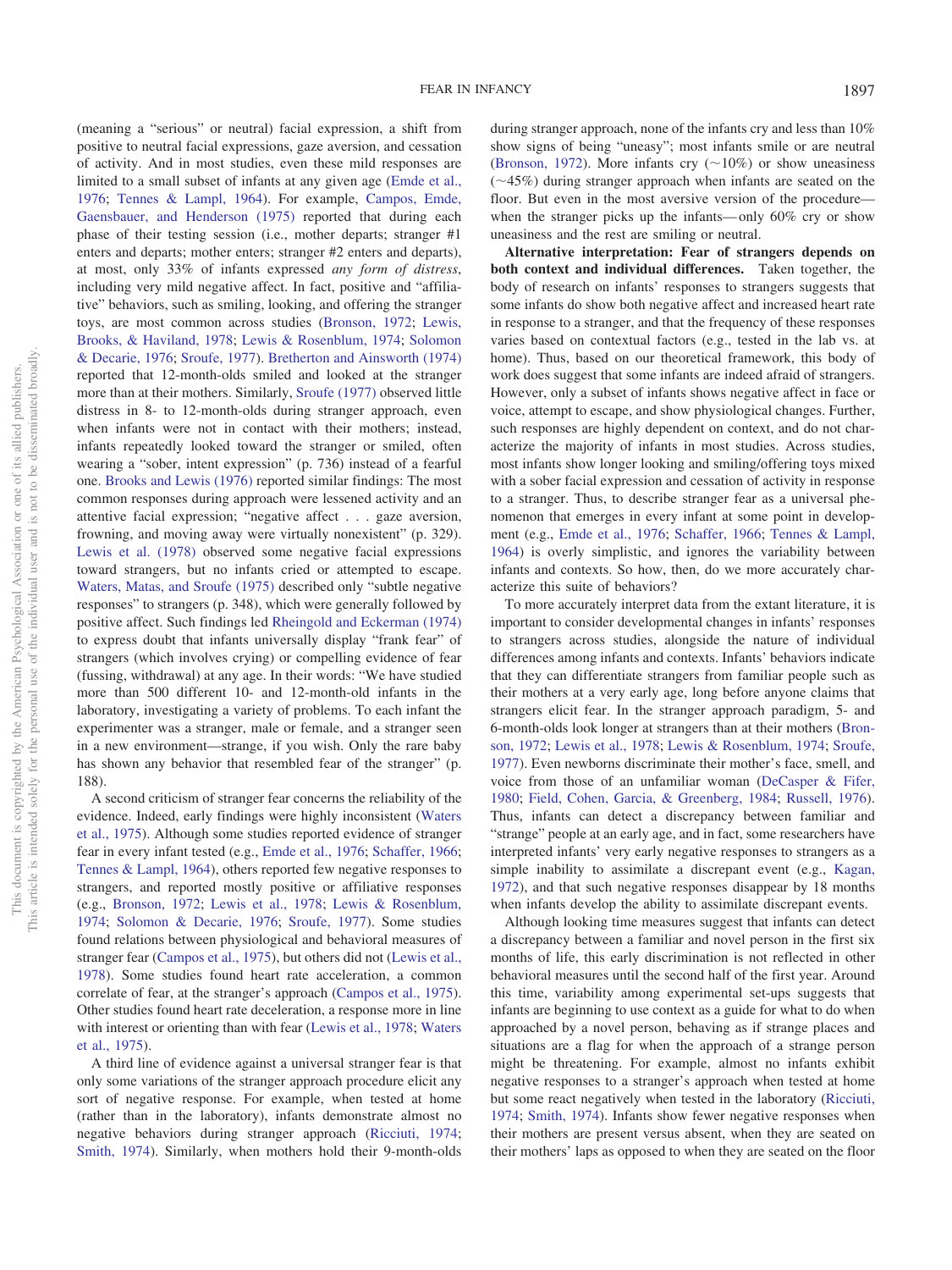[\(Bronson, 1972\)](#page-14-29), and when they have time to become acclimated to the lab versus when they do not [\(Sroufe, 1977\)](#page-18-3). Furthermore, the behavior and appearance of the stranger affects infants' responses. When the stranger slowly approaches and stays a few feet away, infants demonstrate few negative responses. In contrast, when the stranger rapidly approaches or touches or attempts to pick up the infant, infants display more negative reactions [\(Sroufe, 1977\)](#page-18-3). Similarly, a child stranger elicits almost no negative responses, an adult stranger with the height of a child elicits a small increase in negative responses, and a normal-sized adult stranger elicits a larger increase in negative responses [\(Brooks & Lewis, 1976\)](#page-15-28). Because of such variability across experimental set-ups, some researchers have suggested that behaviors toward strangers require evaluation—assessing the meaning or significance of a target stimulus—and fear only emerges in some infants when the context is threatening [\(Brooks & Lewis, 1976;](#page-15-28) [Sroufe, 1977\)](#page-18-3).

Infants also show variability in their responses to strangers based on individual differences in emotionality or temperament infants' own bias to respond emotionally to novel stimuli. Indeed, researchers have found that the subset of infants who show intense negative responses to strangers are more likely to have a behaviorally inhibited temperament and subsequently grow up to be shy and socially anxious compared with infants who do not respond negatively [\(Brooker et al., 2013\)](#page-14-31). Furthermore, infants who show the highest levels of anxiety as children often behave as if all novel stimuli are threatening, responding negatively regardless of context [\(Buss, Davidson, Kalin, & Goldsmith, 2004\)](#page-15-30). In other words, infants who *fail to evaluate* the approach of a stranger based on contextual factors are most at risk for the development of anxiety disorders later in life. As a result, recent work now uses the stranger approach paradigm to characterize individual differences in temperament and to make predictions about the development of social anxiety instead of a universal fear of strangers [\(Goldsmith &](#page-16-6) [Rothbart, 1999\)](#page-16-6).

To summarize, infants show a complex mix of behavioral responses to strangers. These responses change over the course of development, and although some infants do show fear, fearful responses are highly dependent on context and temperament, with the most extreme responses to strangers resulting from the "strangest" of situations and from the most "fearful" of infants. Altogether, this interpretation is consistent with an emergent view of fear development, which expects a protracted developmental trajectory for the expression of fear based on concurrent developments in infants' ability to interpret the threat-relevance of environmental events. It also suggests that normative fears reasonable fears that increase as the proximity of threat increases—*should not necessarily be present in every infant*, and instead, should be expected to vary widely based on concurrent developments in cognition, variations in context, and individual differences.

# **Reasons for Misattribution: A Case of Mistaken Identity**

Given the paucity of evidence for a universal fear of snakes, spiders, heights, and strangers in infants and young children, why have researchers perpetuated the idea that these fears emerge in most infants and young children? In the following section, we suggest several factors that might have led researchers to misattribute interest, heightened attention, autonomic arousal, and differential responses for fear. In particular, good storytelling (common sense views about dangerous things and sexy allusions to evolutionary significance), inadequate and confusing terminology (sloppy use of terms, conflation of indices with the fear construct), and measurement problems (adult-centric expectations and interpretations of infant behavior) appear to have led us astray.

#### **Just-So Evolutionary Stories**

One explanation for the persistent idea that infants fear snakes/ spiders, heights, and strangers is that this idea makes for a good developmental and evolutionary story. Most readers would agree that avoidance of potentially dangerous things is adaptive. Falls from large heights are likely to result in injury [\(Berry & Miller,](#page-14-32) [2008\)](#page-14-32), and falling from a height (down stairs, out a window, etc.) is a leading cause of accidental injury in infants [\(Bulut, Koksal,](#page-15-31) [Korkmaz, Turan, & Ozguc, 2006\)](#page-15-31). However, falling on flat ground or from small heights is frequent in infant walkers—about 100 times a day—and most falls are so trivial that infants do not cry and caregivers do not show concern [\(Adolph et al., 2012\)](#page-14-22). Although nearly all spiders are technically venomous, most spider bites are not serious health threats [\(Gold, Dart, & Barish, 2002;](#page-16-27) Maretić, 1987). However, approximately 14% of snakes are venomous, and snake bites result in 94,000 deaths per year worldwide [\(Kasturiratne et al., 2008\)](#page-16-28). Strangers are more likely to cause certain types of harm than people inside one's circle of personal friends, family, and acquaintances [\(Sampson, 1987\)](#page-18-34). Fear enters the story as an emotional mechanism that leads to adaptive behavior. The prevailing notion is that fear prepares the body for defensive actions that promote safety and survival [\(Bronson,](#page-14-33) [1974\)](#page-14-33).

The story goes something like this: Snakes/spiders, heights, and strange conspecifics are potential threats—presumably throughout the course of evolution—so it would be adaptive to be afraid of these things because fear would promote safety, survival, and future reproduction [\(Seligman, 1971\)](#page-18-10). Snakes/spiders, heights, and strangers are a special kind of "natural" threat, different from man-made dangers such as guns, knives, prescription medications, and automobile accidents: "Stimuli that come to be feared are mostly ancient threats: *snakes, spiders, heights*, storms, thunder, lightning, darkness, blood, *strangers*, social scrutiny, separation, and leaving the home range" [\(Marks & Nesse, 1994,](#page-17-0) p. 255, italics added). On this logic, it seems reasonable that fear of natural threats would appear early in development, and the leap to an evolutionary "just-so story" is not so large. Thus, researchers may endorse and perpetuate the notion of snake/spider, height, and stranger fear in infants because the storyline is relatively simple and posits links between emotion, behavior, and adaptive function in both ontogenetic and phylogenetic development. In the words of developmental textbook authors, [Siegler et al. \(2014\),](#page-18-7) "[t]he emergence of such fears is clearly adaptive" (p. 390).

However, the evolutionary story is not as simple and satisfying as it first appears. Height, snake, and spider fears are significantly more common than other fears in adults or children, but they are not at all common [\(King, Muris, & Ollendick, 2005\)](#page-16-29). Snakes, spiders, and heights (falling) are indeed ranked in the top 10 most common developmental fears, but these fears are documented only in children older than 7 years of age [\(Muris, Merckelbach, &](#page-17-28)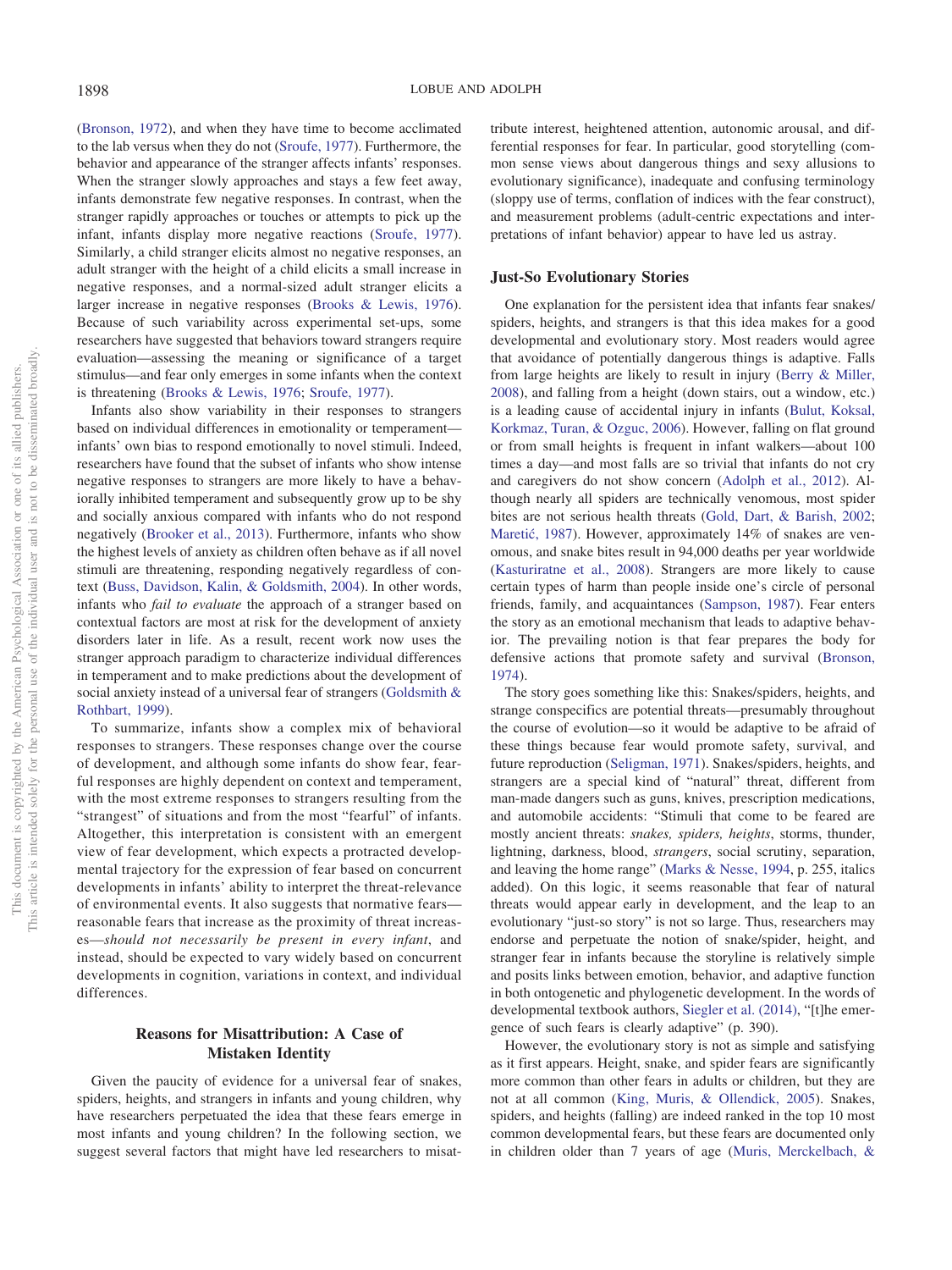[Collaris, 1997;](#page-17-28) [Ollendick & King, 1991;](#page-17-29) [Ollendick, King, & Frary,](#page-17-30) [1989\)](#page-17-30); such fears are not reported widely in infants or preschoolers, and are related to the occurrence of the same fears in parents [\(Muris, Steerneman, Merckelbach, & Meesters, 1996\)](#page-17-31). About 30% of adults profess nonclinical levels of fear of heights and 40% claim a nonclinical fear of snakes [\(Agras et al., 1969\)](#page-14-10). But only 5% report intense fears or phobias of heights [\(Depla et al., 2008\)](#page-15-13) and only 3– 6% report intense fears or phobias of snakes or spiders [\(Fredrikson, Annas, Fischer, & Wik, 1996\)](#page-16-30). Stranger fear in adults is so rare that it does not even have a name. The more general manifestation—"social phobia/anxiety"—affects only 11% of the adult population [\(Beesdo et al., 2007\)](#page-14-34).

Thus, if it were indeed true that all typically developing infants acquire fear of heights, for example, then researchers would need to explain how most infants *unlearn* this fear over the course of development because only a subset of adults (30%) have any fear of heights (e.g., [Fredrikson et al., 1996\)](#page-16-30). More generally, if particular fears emerge in infancy, the challenge for development would be to subsequently lose these fears [\(Poulton & Menzies,](#page-18-11) [2002\)](#page-18-11), by habituating to heights over time, for example, or by regulating one's emotional responses. Indeed, researchers have identified an inverted U-shaped developmental trajectory for stranger fear where it emerges after some period of absence, peaks, and then declines by 18 to 24 months of age. An evolutionary story with an inverted U-shaped developmental trajectory is far less satisfying than a story with an upward trajectory to the plotline: Although readers may find it easy to believe that we have early developing fears of evolutionarily relevant threats, it is plausible (via habituation or extinction) but more difficult to believe that the majority of people successfully *unlearn* these fears during development, as unlearning particular fears can be quite difficult (see [Ollendick, King, & Muris, 2002\)](#page-17-32).

## **"Fear" and Other Scary Terms**

The "scary" terms used to describe stimuli, paradigms, and infant behavior also contribute to the widespread misattribution of fear for infants' responses to snakes/spiders, heights, and strangers. Many social psychologists, neuroscientists, clinicians, and developmental researchers (again including the first author of this paper) classify these stimuli as "fear-relevant," presupposing that the stimuli will elicit fear (e.g., [DeLoache & LoBue, 2009;](#page-15-10) [Erlich](#page-16-7) [et al., 2013;](#page-16-7) [LoBue & DeLoache, 2010;](#page-17-7) for review, see [Öhman &](#page-17-10) [Mineka, 2001;](#page-17-10) [Rakison, 2009\)](#page-18-12). Some researchers have more recently adopted the term "threat-relevant" instead, as it describes the nature of the stimulus instead of the expected emotional response of the participant (e.g., [LoBue, Buss, Taber-Thomas, &](#page-17-33) [Perez-Edgar, 2017\)](#page-17-33).

A similar problem exists for the way researchers name paradigms used to elicit "fear" responses. In Pavlovian "fear conditioning," for example, human participants are trained to pair a neutral stimulus (US) with an aversive stimulus (CS) such as a mild electric shock or an unpleasant noise. After repeated pairings, participants learn to associate the US and CS to produce a conditioned response (CR), as indexed by fMRI (activation of particular brain regions such as the amygdala) and skin conductance (sweating; [Delgado et al., 2006;](#page-15-1) [LeDoux, 2012\)](#page-17-34). Despite what its name implies, adults do not typically experience the subjective feeling of fear during "fear conditioning." They typically describe the procedure as *unpleasant*, but not fear-inducing [\(Delgado, Jou, &](#page-15-32) [Phelps, 2011\)](#page-15-32). [LeDoux \(2012\)](#page-17-34) warned that the term "fear" in studies that measure amygdala responses does not refer to the subjective experience of fear. Instead, these studies measure a neural response to the imminent shock or noise—which may not even be registered by the participant. Similarly, [Öhman and](#page-17-10) [Mineka \(2001\)](#page-17-10) cautioned that skin conductance responding "reflects processes such as attention... interest, and general emotional arousal, which are related to fear but to other emotional processes as well" (p. 489). Such responses have implications for the conscious experience of fear, and may indirectly influence feelings of fear, but they are not equivalent to the subjective experience of fear [\(LeDoux, 2012\)](#page-17-34). This issue is not unique to the infant literature, as psychologists from many subdisciplines use these confusing terms.

A problem specific to the developmental literature is the multitude of terms used to describe infants' behaviors in response to "fear-relevant" stimuli. The word "fear" itself is used in many studies on infants' responses to strangers (e.g., [Emde et al., 1976;](#page-15-26) [Gaensbauer, Emde, & Campos, 1976;](#page-16-31) [Schaffer & Emerson, 1964\)](#page-18-25) and heights (e.g., [Campos et al., 1978,](#page-15-16) [2000;](#page-15-18) [Scarr & Salapatek,](#page-18-2) [1970\)](#page-18-2). However, because crying and fearful facial expressions are so rarely observed, some researchers argue for the use of softer terms such as "anxiety" or "wariness" for strangers and heights [\(Batter & Davidson, 1979;](#page-14-35) [Bronson, 1972;](#page-14-29) [Campos et al., 2000;](#page-15-18) e.g., [Campos et al., 1992;](#page-15-19) [Dahl et al., 2013;](#page-15-11) e.g., [Kagan, 1988;](#page-16-32) [Lewis et al., 1978;](#page-17-25) [Möller, Majdandzic, & Bogels, 2014;](#page-17-35) [Tennes &](#page-18-29) [Lampl, 1964;](#page-18-29) [Waters et al., 1975\)](#page-18-30). Regardless, the terms "fear," "anxiety," and "wariness" all describe the same wide range of infant responses. Researchers often use these terms interchangeably within the same paper to refer to fear/anxiety of strangers [\(Campos et al., 1975\)](#page-15-27) or fear/wariness of heights [\(Campos et al.,](#page-15-18) [2000\)](#page-15-18), within the same textbook chapter [\(Berger, 2014;](#page-14-8) [Berk,](#page-14-6) [2012,](#page-14-6) [2013;](#page-14-7) [Martin & Fabes, 2009;](#page-17-9) [Santrock, 2014;](#page-18-6) [Shaffer &](#page-18-5) [Kipp, 2014\)](#page-18-5), and sometimes even within a single sentence: "The most frequent expression of an infant's fear involves stranger anxiety, in which an infant shows fear and wariness of strangers" [\(Santrock, 2014,](#page-18-6) p. 286); "A wary and fearful reaction to strangers, stranger anxiety, appears at about 7 months" [\(Martin & Fabes,](#page-17-9) [2009,](#page-17-9) p. 221).

All of these scary terms—fear, anxiety, and wariness— connote fear (or at least negative affect), but have very different formal definitions: "Wary" means cautious or careful and, by formal definition, should not necessarily carry an emotional valence; although exact definitions for fear and anxiety are debated in the emotion literature, researchers widely agree that they are not equivalent (see [Ekman & Davidson, 1994,](#page-15-33) Ch. 2, for a discussion). Thus, using scary terms to refer to stimuli designed to elicit fear, paradigms designed to measure fear, and a highly disparate group of behaviors assumed to index fear make *any differential responding* observed in these studies easy to misinterpret.

#### **Measuring Fear Without Words**

A third reason for the widespread misattribution of fear concerns the ways that researchers measure fear and interpret their measures. Researchers studying adults can include self-report measures to corroborate any behavioral or neural markers of fear, and indeed many of them do (e.g., [Delgado et al., 2011\)](#page-15-32). Unfortu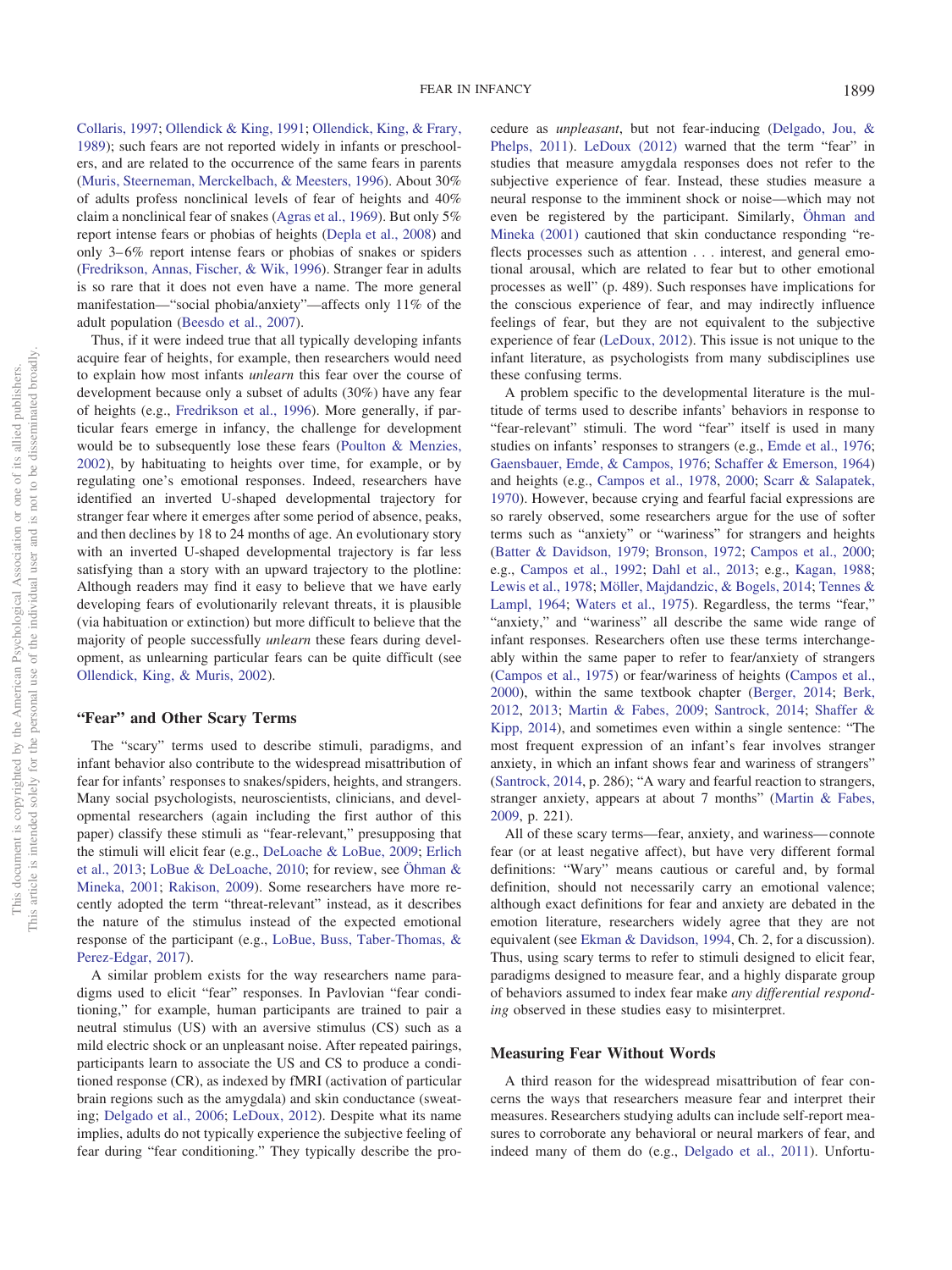nately, infants cannot talk. In lieu of verbal reports of fear from infants, researchers must make two inferential leaps: First, they must set up a situation that is likely to induce fear in infants; and second, they must interpret infants' physiological and behavioral responses in this situation. Both kinds of inferences require adult researchers to guess what babies feel based on their own adultcentric viewpoints.

Most studies designed to measure fear set up a situation where fear is expected, which already puts researchers in a position to exaggerate its prevalence. Many of the original studies on stranger fear, for example, assumed that infants would display stranger fear at some point in development. Thus, the studies were not designed to measure whether or to what extent infants exhibit stranger fear; instead, they were designed to document the age at which infants first exhibit stranger fear. As a result, most of the early studies were conducted longitudinally and any negative or differential response (including merely a "sober" facial expression) was used to mark the onset of stranger fear, making at least one negative response very likely to occur (e.g., [Gaensbauer et al., 1976;](#page-16-31) [Schaf](#page-18-24)[fer, 1966;](#page-18-24) [Tennes & Lampl, 1964\)](#page-18-29). Similarly, studies on infant fear often use paradigms like stranger approach and the visual cliff because they are widely assumed to produce fearful responses (e.g., [Scarr & Salapatek, 1970\)](#page-18-2). Indeed, "the (visual) cliff is widely considered to be one of the strongest elicitors of fear in the human infant" [\(Campos et al., 2004,](#page-15-20) p. 389). It is easy to see how such expectations can quickly lead to misattributions. As [Lewis \(2013,](#page-17-36) p. 39) pointed out: "We want to measure the fear response so we create situations that we think should lead to fear, and we measure the expressions produced as indicating fear."

Another issue is that researchers often determine what behaviors would indicate fear in infants by focusing on what behaviors would indicate fear in *adults*: "If I did this (set of behaviors) when this occurred (context including stimuli) I would feel fearful" [\(Lewis & Rosenblum, 1974,](#page-17-26) p. 3). Expecting to see a fearful response based on our own adult perspective of what fears should look like can easily lead to misattributions. A good example comes from the animal literature. Rat pups "cry" (or more accurately, emit ultrasonic vocalizations) when separated from their mothers. Upon hearing the pup cry, the rat dam returns it to the nest, and soon the pup stops crying. The traditional explanation for this sequence of events is obvious: When pups are separated from their mothers, the pups respond emotionally to the separation and cry out for help [\(Hofer, Masmela, Brunelli, & Shair, 1998\)](#page-16-33). However, the pups' ultrasonic vocalizations may be merely a physiological byproduct of cooling [\(Blumberg & Sokoloff, 2001\)](#page-14-36): When a pup is separated from the huddle, it no longer has littermates and the dam's warm pelt to regulate its body temperature. As the pup's body quickly begins to cool, a suite of physiological responses kick in to help the pup survive the cold, including the forced expiration of air through a constricted larynx. Thus, the "cries" that the pups emit when separated from their mothers are the result of the force of air passing through the constricted larynx—not an emotional cry for help. However, for decades, researchers applied their egocentric perspective to interpreting this simple behavior, assuming that ultrasonic squeaks can be compared with an infant crying out for its absent mother.

A similar problem can occur when we let our adult-centric expectations guide the interpretation of infant behavior. When we observe, for example, that infants refuse to cross the visual cliff,

we might infer that they are afraid of heights because when *we*, as adults, are afraid of something, we typically do not do it. Likewise, if we *expect* to see fear on the visual cliff, it is easy to conclude that refusal to cross represents that fear. However, behaviors indicative of fear in infants might look very different from behaviors indicative of fear in adults, especially in the absence of corroborating evidence.

#### **Future Directions for Studying Fear in Development**

Our review concludes that a subset of infants express fear in response to strangers in some contexts, but we found no evidence to support the case for heights or for snakes and spiders. We do not claim that infants are *incapable* of feeling afraid of heights or snakes/spiders. Rather, we argue that there is no reliable evidence that a large number of infants— or even a subset of infants experience fear of heights or fear of snakes/spiders.

In this final section, we reflect on how the data reviewed here can guide future research on the development of adults' most common fears. We first revisit the theoretical framework we adopted for the current review, and describe how researchers adopting other frameworks might interpret the same data. We then provide recommendations for how to measure fear in infants based on the findings of our review. We end with a discussion of potential learning mechanisms that might underlie fear acquisition.

## **Theoretical Considerations**

We began this review by describing a serious challenge to the study of emotional development—namely lack of agreement about what constitutes an emotional fear response, and the lack of a gold standard, a clear, objective, definitive set of criteria for identifying fear. Because of inconsistencies in theoretical approaches to the study of emotion, future work should provide a clear description of researchers' theoretical framework, definition of fear, and criteria for identifying fear.

Here, we took an emergent approach to studying infants' responses to snakes/spiders, heights, and strangers, requiring behavioral (e.g., negative facial/vocal expressions and/or avoidance behavior) and/or physiological evidence (e.g., changes in heart rate) to support the presence of fear in the absence of verbal reports. Based on this framework, we only found evidence for a normative fear of strangers in some infants and some experimental set-ups. The emergent framework is sufficiently flexible to account for variability in response to strangers: A perceptual change in the environment (appearance of a stranger) might elicit amygdala activation and physiological changes, but the process most often terminates when later appraisals dismiss the potential for threat [\(Clore & Ortony, 2000;](#page-15-6) [Coan, 2010\)](#page-15-0). However, in some experimental set-ups (e.g., the mother is absent, the stranger approaches quickly) the environment is sufficiently extreme for appraisals of an approaching stranger to produce negative affect or fear.

In contrast, an emergent approach did not lead us to conclude that infants develop a normative fear of heights or snakes and spiders. However, researchers adopting other theoretical perspectives might interpret the same data quite differently. One example comes from the functionalist approach. Again, researchers adopting this approach organize emotions around the goal or function they serve, and deemphasize the importance of negative affect and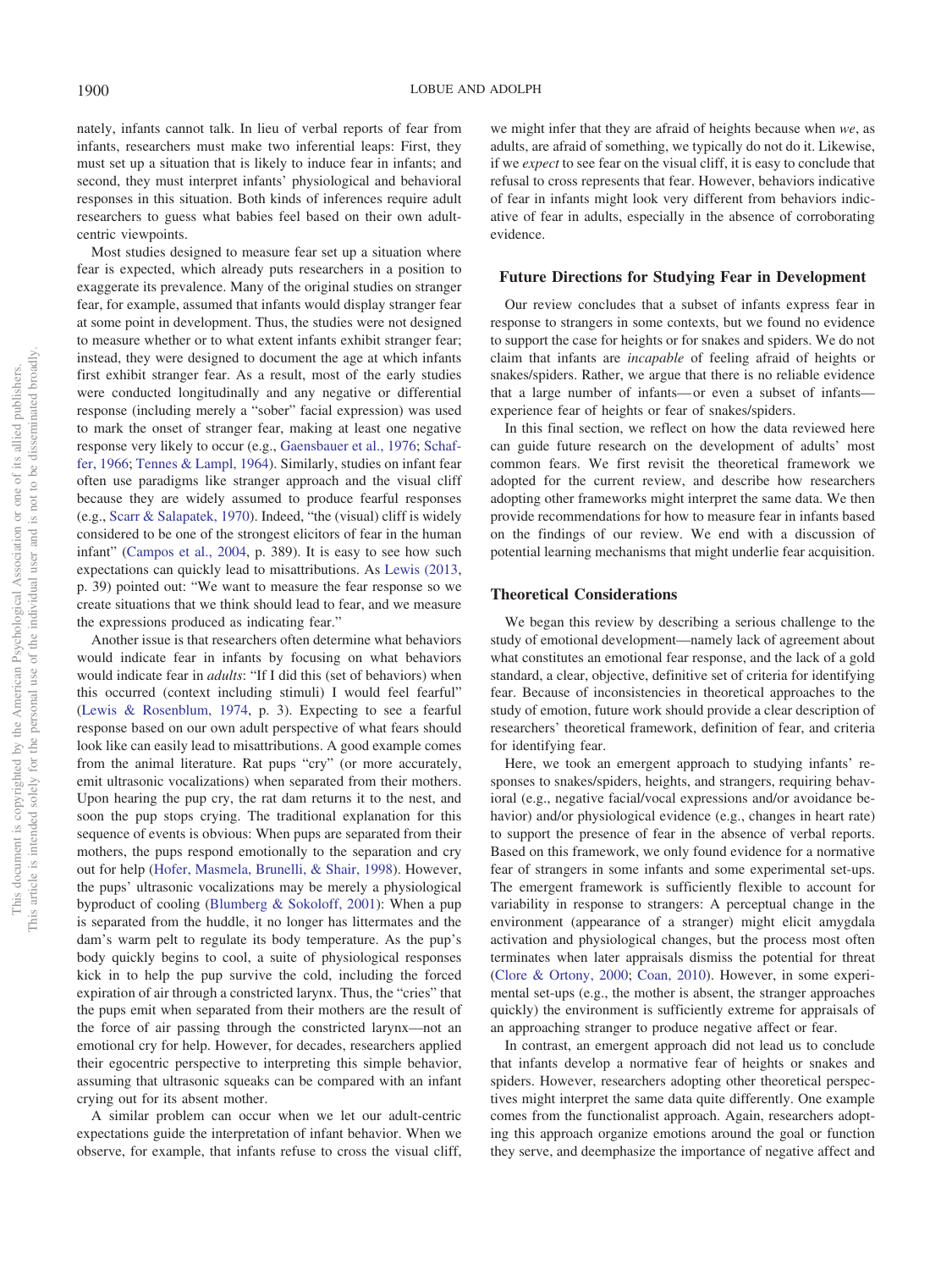specific physiological responses [\(Witherington & Crichton, 2007\)](#page-18-0). In the case of fear of heights, the function of a fearful response is to safely protect the infant from a dangerous drop-off, and thus refusal to cross might be privileged over other behaviors like negative affect.

Similarly, proponents of the prepared learning account of fear acquisition argue that rapid fear learning is governed by an evolved fear module in the brain; this view fits with a discrete emotions perspective. Based on this perspective, one could argue that the presence of a threatening stimulus like a snake or spider automatically activates the fear module in the brain, and that such activation can occur unconsciously [\(Öhman & Mineka, 2001\)](#page-17-10). Proponents of this perspective might then interpret *any* evidence of differential responding to stimuli like snakes and spiders as support for the presence of fear, even in the absence of negative affect or avoidance behavior. But again, as [LeDoux \(2012\)](#page-17-34) and [Öhman](#page-17-10) [and Mineka \(2001\)](#page-17-10) have suggested, the term "fear" in studies that measure only amygdala activation or unconscious responses to threatening stimuli are not equivalent to the subjective experience of fear. Further, [LeDoux \(2012\)](#page-17-34) points out that the capacity for organisms to withdraw from a threat—as even single-celled organisms retract from a harmful chemical—should not be equated with fear as an emotion; the former is more consistent with a reflex, or part of what he calls a "survival circuit," which can be found in both humans and nonhuman animals, and does not require cognitive appraisal. It is clear from this example that researchers studying a singular physiological or unconscious response to stimuli like snakes and spiders are perhaps interested in a different construct than researchers studying the experience and expression of fear, which often requires an appraisal. Thus, in future work, researchers should be clear about their theoretical approach, carefully defining their criteria for a particular emotion to facilitate comparisons across studies.

#### **Methodological Considerations**

Our review also carries practical implications for measurement. First, methods for measuring fear in infants should contain *multiple* converging measures [\(Buss, 2011\)](#page-15-9). This should include a behavioral measure of negative affect, and converging evidence from at least one additional behavioral (e.g., avoidance) or physiological measure (e.g., change in heart rate). This recommendation is consistent with the two broad theoretical accounts discussed here: The discrete emotions view *expects* converging evidence because the entire suite of highly correlated fear responses is presumably triggered by activation of the fear circuitry; the emergent view *demands* converging evidence because multiple measures may not be correlated, so several are needed to establish a reliable basis for inferring fear in preverbal infants. Previous work supports only a weak correlation between behavioral, physiological, and in adults, self-report measures of emotion categories, including fear [\(Barrett, 2006b;](#page-14-2) [Lewis et al., 1978\)](#page-17-25). And in typical fear assessments designed for infants and young children, fear is often viewed as a profile of responses that includes measures of negative facial expressions (both the presence and intensity), bodily signs of fear (e.g., tense muscles, freezing, trembling), startle response, distress vocalizations (e.g., fussing, crying), and attempts to escape (see Lab-Tab, by [Goldsmith & Rothbart, 1999\)](#page-16-6). Indeed: "No single behavior is invariably a sign of fear in any

species... when several protective responses occur together, we can more confidently label them as fear behavior than we can any one response. When only one or two of these are present, their meaning is less clear" [\(Marks, 1987,](#page-17-24) p. 10). In other words, collecting only one or two measures of fear increases the likelihood of misattribution, so methods that use multiple converging measures are recommended.

Second, based on our own criteria and definition, normative fears are responses to imminent threat that *should increase as the proximity of the threat increases* [\(Broeren et al., 2011\)](#page-14-4). Thus, according to an emergent approach, normative developmental fears need not be present in all, or even most, infants. In fact, by definition, normative fears should vary based on contextual information, making any paradigm designed to elicit fear in *all* infants difficult to support with empirical data unless the context is sufficiently extreme and infants have the prior knowledge to conclude that it is threatening. For example, most adults would not be afraid of a corn snake in a terrarium. However, if the same adults encountered an anaconda on a hike through the Brazilian rain forest, most would likely feel afraid. In this example, both the context (terrarium vs. rainforest) and prior knowledge about snakes (corn snake vs. anaconda) are important for whether a fear response is elicited. Indeed, infants' fearful responses to strangers are related to the context in which the stranger is presented. However, the conditions in which researchers have studied snakes/ spiders and heights did not produce a fear response, even for heights in cases where the severity of the potential fall was varied [\(Kretch & Adolph, 2013b\)](#page-16-15). This suggests that infants either do not have the prior knowledge to conclude that snakes/spiders and heights can be potential threats, or that the context in which these stimuli were presented in prior research was not sufficiently extreme to elicit a fear response.

The implication for measurement is that context and prior knowledge are important, and thus fear or any emotional response might best be studied using an individual differences approach, and not as a singular response that can be measured in the same way across all infants and experimental set-ups. Furthermore, if fearful responses are expected to vary based on contextual information, fears that do not vary across different contexts might fall outside the normative range. Indeed, infants who fail to evaluate the approach of a stranger based on contextual factors are most at risk for the development of anxiety disorders later in life [\(Buss,](#page-15-9) [2011;](#page-15-9) [Buss et al., 2004\)](#page-15-30). Thus, future researchers taking an individual differences approach to the development of fear might be more successful in characterizing the nature of fearful behavior than studies aimed at constructing experimental set-ups that elicit fear in all infants.

Third, researchers should be aware that the expression of fear is likely to change developmentally alongside infants' ability to evaluate the threat-relevance of a stimulus and their ability to cope or regulate their emotional responses over time. Indeed, besides significant developmental changes in infants' responses to strangers over the first two years of life, there are also significant changes in their use of regulation strategies when approached by a stranger. For example, 6-month-olds are more likely to use gaze aversion than other coping strategies when upset during stranger approach than are older infants. In contrast, 12- to 18-month-olds are more likely than younger infants to engage in self-distraction (e.g., playing with a toy) and self-soothing behaviors such as hand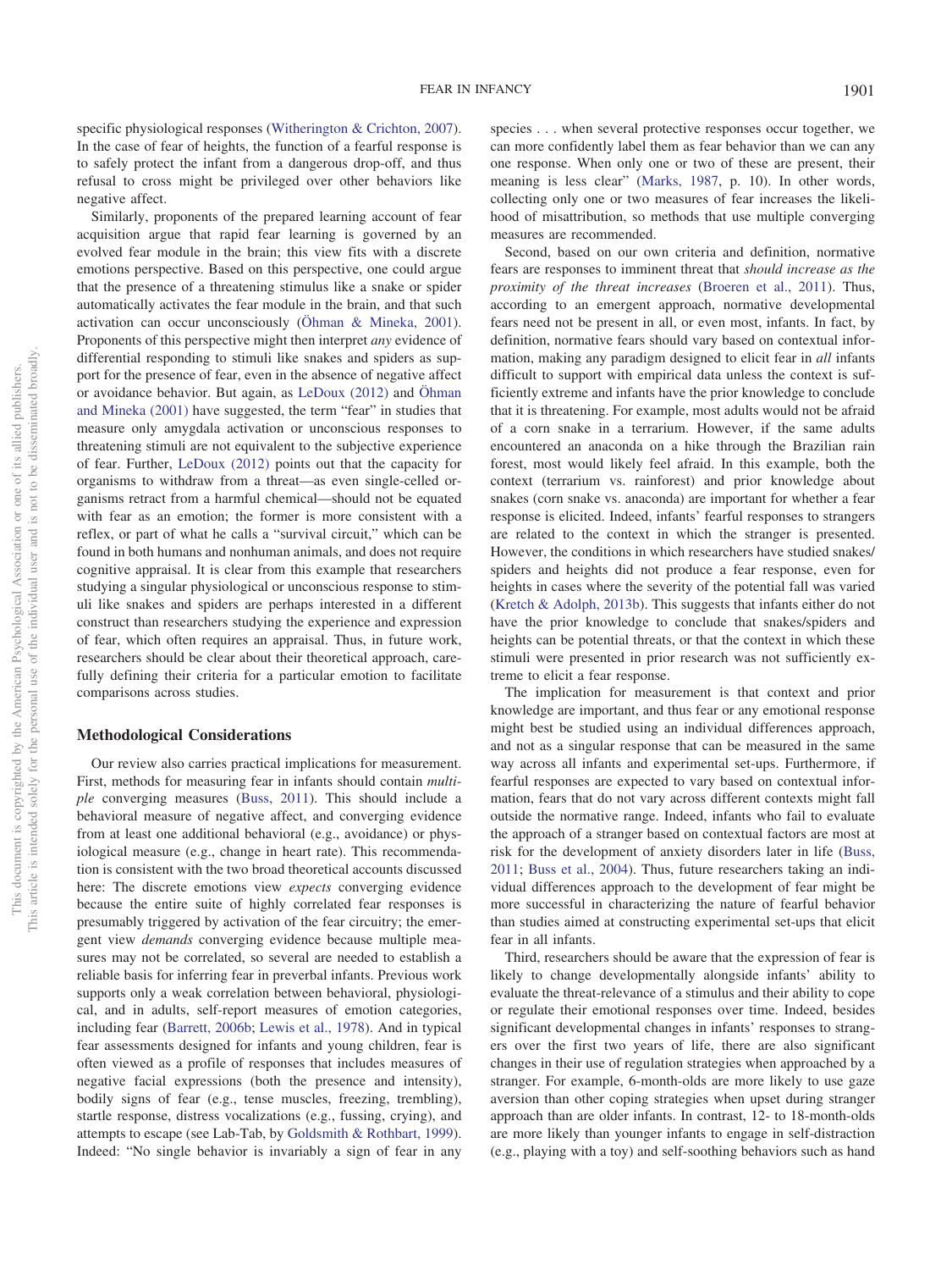sucking or rubbing [\(Mangelsdorf, Shapiro, & Marzolf, 1995\)](#page-17-37). Thus, researchers should be careful to consider how fear might be expressed differently in infants and children at different ages, and how the ability to regulate emotional responses might affect the fearful behaviors that are expressed.

## **Potential Pathways for Fear Learning**

A final challenge for future work is to identify the learning mechanisms that might lead to fear of snakes/spiders, heights, and strangers. Several learning pathways have been proposed in the literature [\(Rachman, 1977\)](#page-18-35). The most dominant is the classical conditioning account, where children learn to assign threat to snakes, for example, if bitten by a snake or assign danger to heights if they incurred a serious fall from a precipice. Although children might best develop fears via classical conditioning, it is unlikely for urban or suburban children in the United States to be bitten by a snake. Thus, two additional pathways might better explain the development of fear of snake/spiders, heights, and strangers.

One learning pathway is by hearing threatening verbal information. For example, transmission via negative verbal information could induce fear of strangers from stranger-danger warnings by parents or teachers. Indeed, there is evidence that most (89%) intense fears in preschool-aged children come from threatening verbal information such as hearing something from parents or friends or seeing something in the media [\(Ollendick & King,](#page-17-29) [1991\)](#page-17-29). Another is by the transmission of social information, such as by witnessing a caregiver's fearful responses (i.e., vicarious learning). In preverbal infants who cannot process negative verbal information, social information might be particularly important for early fear learning. Whether infants can develop a long-lasting fear of snakes, spiders, heights, and strangers via social learning is still unknown, but infants' ability to acquire short-term *avoidance* responses to heights, snakes, and spiders has already been established using social referencing paradigms. In fact, some of the earliest research on social referencing came from [Sorce et al.'s](#page-18-22) [\(1985\)](#page-18-22) demonstration that 12-month-olds avoid crossing an ambiguously high 30-cm. visual cliff when mothers pose a fearful face, but cross when mothers pose a happy face. Similarly, two studies demonstrated that 15- to 20-month-olds show more fearful facial expressions and avoidance behaviors in response to toy snakes, spiders, flowers, and mushrooms after observing mothers' negative facial expressions [\(Dubi, Rapee, Emerton, & Schniering,](#page-15-34) [2008;](#page-15-34) [Gerull & Rapee, 2002\)](#page-16-34), suggesting that fear-like behaviors can be elicited via social learning.

Aside from these general learning mechanisms, several factors might make fear learning easier for certain individuals or for certain stimuli. Infants with a reactive temperament are more likely to respond negatively to novel stimuli when compared with infants with a nonreactive temperament [\(Kagan, Reznick, & Snidman,](#page-16-35) [1987\)](#page-16-35), and so may be more likely to acquire specific fears. Furthermore, hearing repeated negative information about a stimulus like a snake could create a store of past knowledge, resulting in expectancies that make later conditioning easier [\(Field & Purkis,](#page-16-36) [2011\)](#page-16-36). Likewise, stimuli (such as snakes, spiders, heights, and strangers) that elicit specific physiological or attentional responses might be particularly easy to associate with fear [\(Davey, 2002;](#page-15-35) [LoBue, 2013;](#page-17-17) [LoBue & Rakison, 2013\)](#page-17-15). For example, having a

physiological response (e.g., increased heart rate) to a drop-off might facilitate learning by priming infants to explore; indeed, in studies using both visual and real cliffs as well as gaps and slopes, infants spend most of each trial exploring the edge of the precipice [\(Adolph, 1997,](#page-14-13) [2000;](#page-14-14) [Adolph et al., 2008;](#page-14-15) [Gibson & Walk, 1960;](#page-16-11) [Kretch & Adolph, 2013a,](#page-16-14) [2017;](#page-17-23) [Tamis-LeMonda et al., 2008;](#page-18-20) [Ueno et al., 2012;](#page-18-21) [Walk, 1966;](#page-18-18) [Witherington et al., 2005\)](#page-18-23). Similarly, a perceptual bias for stimuli like snakes and spiders might make associative learning easier, because infants' attention is already focused on the stimulus. This proposal fits with emergent theories as well: Differential responses such as heart rate changes or rapid attention could prime the subsequent appraisal of an otherwise neutral stimulus. Thus, if infants are already primed for an appraisal by some physiological or attentional cue, learning might be rapid in the presence of threatening information.

## **Conclusions: What Is Adaptive Behavior?**

Is fear of snakes, spiders, heights, and strangers truly adaptive? When posing an evolutionary story, we have to ask ourselves whether it is really more adaptive for children to have a set of fears that they must subsequently lose or learn to regulate, or whether it is more adaptive for children to possess the flexibility to learn a particular fear when the situation calls for it.

Infants respond to snakes/spiders, heights, and strangers with a varied array of behaviors that include changes in heart rate, rapid detection, approach, exploratory looking and touching, and positive/neutral facial expressions and vocalizations. Traditionally, researchers have assigned a single construct to explain these differential responses—fear. However, as we argue, such differential responding need not be accompanied by fear or any other emotion, or *any* appreciation of the target's meaning. And indeed, infants show differential responding to snakes, spiders, heights, and strangers at younger ages than anyone claims fear—and months before they respond adaptively to these stimuli.

We leave you with one final thought. The classic view perpetuated for decades in the developmental and evolutionary literatures—is that innate, universal, early fear of snakes/spiders, heights, and strangers is adaptive. We argue that it is not. Such fear—fear without an evaluation of context, and without reference to previous experience— could in fact be *maladaptive*: "When children develop a rigid pattern of behavioral reactivity (e.g., avoid any new situation), they will miss out on opportunities for experiencing new things such as learning new skills or information, and meeting new friends" [\(Buss, 2011,](#page-15-9) p. 807). Accordingly, most infants are not afraid of snakes, spiders, heights, or strangers. Instead, they differentiate these stimuli from others, they explore these stimuli to learn about them, and they evaluate the meaning of these stimuli relative to the environment. Although fear of snakes/ spiders, heights, and strangers might be adaptive in some instances, heightened attention to these stimuli, the ability to perceive affordances for action when presented with these stimuli, and the ability to evaluate their meaning based on context is far more adaptive: These behaviors encourage infants to explore new things while maintaining the flexibility to develop a fear if they discover that a stimulus is truly threatening.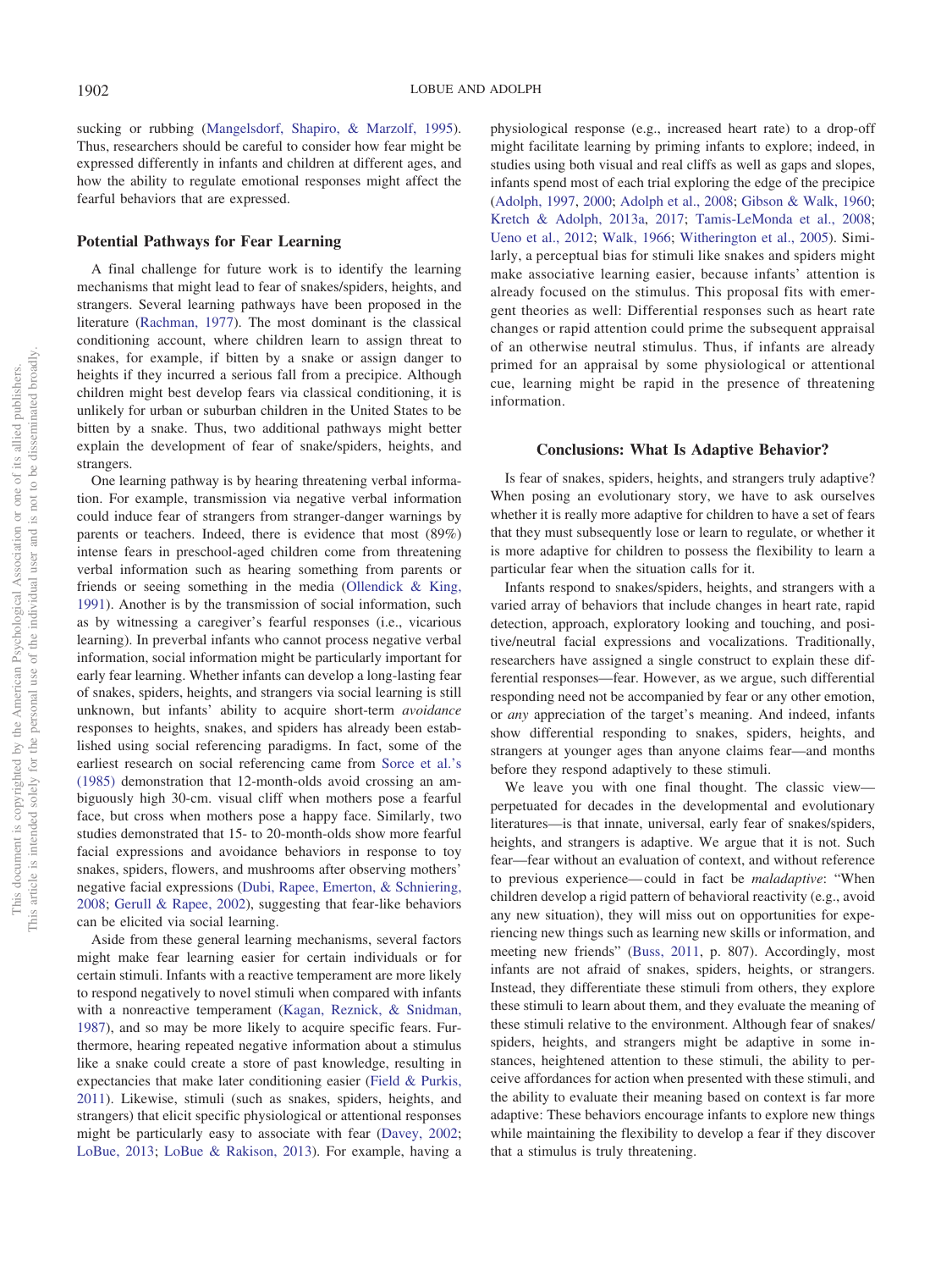## **References**

- <span id="page-14-21"></span>Adolph, K. E. (1995). Psychophysical assessment of toddlers' ability to cope with slopes. *Journal of Experimental Psychology: Human Perception and Performance, 21,* 734 –750. [http://dx.doi.org/10.1037/0096-](http://dx.doi.org/10.1037/0096-1523.21.4.734) [1523.21.4.734](http://dx.doi.org/10.1037/0096-1523.21.4.734)
- <span id="page-14-13"></span>Adolph, K. E. (1997). Learning in the development of infant locomotion. *Monographs of the Society for Research in Child Development, 62*(3, Serial No. 251), 1–140. <http://dx.doi.org/10.2307/1166199>
- <span id="page-14-14"></span>Adolph, K. E. (2000). Specificity of learning: Why infants fall over a veritable cliff. *Psychological Science, 11,* 290 –295. [http://dx.doi.org/10](http://dx.doi.org/10.1111/1467-9280.00258) [.1111/1467-9280.00258](http://dx.doi.org/10.1111/1467-9280.00258)
- <span id="page-14-19"></span>Adolph, K. E., & Avolio, A. M. (2000). Walking infants adapt locomotion to changing body dimensions. *Journal of Experimental Psychology: Human Perception and Performance, 26,* 1148 –1166. [http://dx.doi.org/](http://dx.doi.org/10.1037/0096-1523.26.3.1148) [10.1037/0096-1523.26.3.1148](http://dx.doi.org/10.1037/0096-1523.26.3.1148)
- <span id="page-14-22"></span>Adolph, K. E., Cole, W. G., Komati, M., Garciaguirre, J. S., Badaly, D., Lingeman, J. M., . . . Sotsky, R. B. (2012). How do you learn to walk? Thousands of steps and dozens of falls per day. *Psychological Science, 23,* 1387–1394. <http://dx.doi.org/10.1177/0956797612446346>
- <span id="page-14-25"></span>Adolph, K. E., & Eppler, M. A. (1998). Development of visually guided locomotion. *Ecological Psychology, 10,* 303–321. [http://dx.doi.org/10](http://dx.doi.org/10.1080/10407413.1998.9652687) [.1080/10407413.1998.9652687](http://dx.doi.org/10.1080/10407413.1998.9652687)
- <span id="page-14-26"></span>Adolph, K. E., Eppler, M. A., Marin, L., Weise, B., & Clearfield, M. W. (2000). Exploration in the service of prospective control. *Infant Behavior & Development, 23,* 441– 460. [http://dx.doi.org/10.1016/S0163-](http://dx.doi.org/10.1016/S0163-6383%2801%2900052-2) [6383\(01\)00052-2](http://dx.doi.org/10.1016/S0163-6383%2801%2900052-2)
- <span id="page-14-20"></span>Adolph, K. E., Joh, A. S., & Eppler, M. A. (2010). Infants' perception of affordances of slopes under high and low friction conditions. *Journal of Experimental Psychology: Human Perception and Performance, 36,* 797– 811. <http://dx.doi.org/10.1037/a0017450>
- <span id="page-14-18"></span>Adolph, K. E., Karasik, L. B., & Tamis-LeMonda, C. S. (2010). Using social information to guide action: Infants' locomotion over slippery slopes. *Neural Networks, 23,* 1033–1042. [http://dx.doi.org/10.1016/j](http://dx.doi.org/10.1016/j.neunet.2010.08.012) [.neunet.2010.08.012](http://dx.doi.org/10.1016/j.neunet.2010.08.012)
- <span id="page-14-11"></span>Adolph, K. E., & Kretch, K. S. (2012). Infants on the edge: Beyond the visual cliff. In A. Slater & P. Quinn (Eds.), *Developmental psychology: Revisiting the classic studies* (pp. 36 –55). London, UK: Sage.
- <span id="page-14-23"></span>Adolph, K. E., & Kretch, K. S. (2015). Gibson's theory of perceptual learning. In H. Keller (Ed.), *International encyclopedia of the social and behavioral sciences* (2nd ed., Vol. 10, pp. 127–134). New York, NY: Elsevier. <http://dx.doi.org/10.1016/B978-0-08-097086-8.23096-1>
- <span id="page-14-17"></span>Adolph, K. E., Kretch, K. S., & LoBue, V. (2014). Fear of heights in infants? Current Directions in Psychological Science, 23, 60-66. [http://](http://dx.doi.org/10.1177/0963721413498895) [dx.doi.org/10.1177/0963721413498895](http://dx.doi.org/10.1177/0963721413498895)
- <span id="page-14-24"></span>Adolph, K. E., & Robinson, S. R. (2013). The road to walking: What learning to walk tells us about development. In P. Zelazo (Ed.), *Oxford handbook of developmental psychology* (pp. 403– 443). New York, NY: Oxford University Press.
- <span id="page-14-16"></span>Adolph, K. E., & Robinson, S. R. (2015). Motor development. In L. Liben & U. Muller (Eds.), *Handbook of child psychology and developmental science* (7th ed., Vol. 2: Cognitive processes, pp. 114 –157). New York, NY: Wiley. <http://dx.doi.org/10.1002/9781118963418.childpsy204>
- <span id="page-14-15"></span>Adolph, K. E., Tamis-LeMonda, C. S., Ishak, S., Karasik, L. B., & Lobo, S. A. (2008). Locomotor experience and use of social information are posture specific. *Developmental Psychology, 44,* 1705–1714. [http://dx](http://dx.doi.org/10.1037/a0013852) [.doi.org/10.1037/a0013852](http://dx.doi.org/10.1037/a0013852)
- <span id="page-14-10"></span>Agras, S., Sylvester, D., & Oliveau, D. (1969). The epidemiology of common fears and phobia. *Comprehensive Psychiatry, 10,* 151–156. [http://dx.doi.org/10.1016/0010-440X\(69\)90022-4](http://dx.doi.org/10.1016/0010-440X%2869%2990022-4)
- <span id="page-14-3"></span>Barrett, L. F. (2006a). Are emotions natural kinds? *Perspectives on Psychological Science, 1,* 28 –58. [http://dx.doi.org/10.1111/j.1745-6916](http://dx.doi.org/10.1111/j.1745-6916.2006.00003.x) [.2006.00003.x](http://dx.doi.org/10.1111/j.1745-6916.2006.00003.x)
- <span id="page-14-2"></span>Barrett, L. F. (2006b). Solving the emotion paradox: Categorization and the experience of emotion. *Personality and Social Psychology Review, 10,* 20 – 46. [http://dx.doi.org/10.1207/s15327957pspr1001\\_2](http://dx.doi.org/10.1207/s15327957pspr1001_2)
- <span id="page-14-35"></span>Batter, B. S., & Davidson, C. V. (1979). Wariness of strangers: Reality or artifact? *Journal of Child Psychology & Psychiatry, & Allied Disciplines, 20,* 93–109. [http://dx.doi.org/10.1111/j.1469-7610.1979](http://dx.doi.org/10.1111/j.1469-7610.1979.tb00490.x) [.tb00490.x](http://dx.doi.org/10.1111/j.1469-7610.1979.tb00490.x)
- <span id="page-14-34"></span>Beesdo, K., Bittner, A., Pine, D. S., Stein, M. B., Höfler, M., Lieb, R., & Wittchen, H.-U. (2007). Incidence of social anxiety disorder and consistent risk for secondary depression in the first three decades of life. *Archives of General Psychiatry, 64,* 903–912. [http://dx.doi.org/10.1001/](http://dx.doi.org/10.1001/archpsyc.64.8.903) [archpsyc.64.8.903](http://dx.doi.org/10.1001/archpsyc.64.8.903)
- <span id="page-14-8"></span>Berger, K. S. (2014). *The developing person through childhood and adolescence* (9th ed.). New York, NY: Worth.
- <span id="page-14-6"></span>Berk, L. E. (2012). *Infants, children, and adolescents* (7th ed.). Boston, MA: Allyn & Bacon.
- <span id="page-14-7"></span>Berk, L. E. (2013). *Child development* (9th ed.). Upper Saddle River, NJ: Pearson.
- <span id="page-14-32"></span>Berry, S. D., & Miller, M. (2008). Falls: Epidemiology, pathophysiology, and relationship to fracture. *Current Osteoporosis Reports, 6,* 149 –154. <http://dx.doi.org/10.1007/s11914-008-0026-4>
- <span id="page-14-12"></span>Bertenthal, B. I., & Campos, J. J. (1984). A reexamination of fear and its determinants on the visual cliff. *Psychophysiology, 21,* 413– 417. [http://](http://dx.doi.org/10.1111/j.1469-8986.1984.tb00218.x) [dx.doi.org/10.1111/j.1469-8986.1984.tb00218.x](http://dx.doi.org/10.1111/j.1469-8986.1984.tb00218.x)
- <span id="page-14-5"></span>Bertenthal, B. I., Campos, J. J., & Barrett, K. C. (1984). Self-produced locomotion: An organizer of emotional, cognitive, and social development in infancy. In R. N. Emde & R. J. Harmon (Eds.), *Continuities and discontinuities in development* (pp. 175–210). New York, NY: Plenum Press. [http://dx.doi.org/10.1007/978-1-4613-2725-7\\_8](http://dx.doi.org/10.1007/978-1-4613-2725-7_8)
- <span id="page-14-36"></span>Blumberg, M. S., & Sokoloff, G. (2001). Do infant rats cry? *Psychological Review, 108,* 83–95. <http://dx.doi.org/10.1037/0033-295X.108.1.83>
- <span id="page-14-0"></span>Bowlby, J. (1960). Separation anxiety: A critical review of the literature. *Journal of Child Psychology and Psychiatry, and Allied Disciplines, 1,* 251–269. <http://dx.doi.org/10.1111/j.1469-7610.1960.tb01999.x>
- <span id="page-14-28"></span>Bowlby, J. (1969). *Attachment and loss: Vol. 1*. *Attachment* (2nd ed.). London, UK: Hogarth Press.
- <span id="page-14-9"></span>Boyd, D., & Bee, H. (2012). *The developing child* (13th ed.). Upper Saddle River, NJ: Pearson.
- <span id="page-14-1"></span>Boyer, P., & Bergstrom, B. (2011). Threat-detection in child development: An evolutionary perspective. *Neuroscience and Biobehavioral Reviews, 35,* 1034 –1041. <http://dx.doi.org/10.1016/j.neubiorev.2010.08.010>
- <span id="page-14-30"></span>Bretherton, I., & Ainsworth, M. (1974). Responses of one-year-olds to a stranger in a strange situation. In M. Lewis & L. Rosenblum (Eds.), *The origins of fear* (pp. 131–164). New York, NY: Wiley.
- <span id="page-14-27"></span>Bridges, K. M. B. (1932). Emotional development in early infancy. *Child Development, 3,* 324 –341. <http://dx.doi.org/10.2307/1125359>
- <span id="page-14-4"></span>Broeren, S., Lester, K. J., Muris, P., & Field, A. P. (2011). They are afraid of the animal, so therefore I am too: Influence of peer modeling on fear beliefs and approach-avoidance behaviors towards animals in typically developing children. *Behaviour Research and Therapy, 49, 50-57*. <http://dx.doi.org/10.1016/j.brat.2010.11.001>
- <span id="page-14-29"></span>Bronson, G. W. (1972). Infants' reactions to unfamiliar persons and novel objects. *Monographs of the Society for Research in Child Development, 37,* 1– 46. <http://dx.doi.org/10.2307/1165685>
- <span id="page-14-33"></span>Bronson, G. W. (1974). General issues in the study of fear. In M. Lewis & L. A. Rosenblum (Eds.), *The origins of fear* (Vol. 2, pp. 254 –258). New York, NY: Wiley.
- <span id="page-14-31"></span>Brooker, R. J., Buss, K. A., Lemery-Chalfant, K., Aksan, N., Davidson, R. J., & Goldsmith, H. H. (2013). The development of stranger fear in infancy and toddlerhood: Normative development, individual differences, antecedents, and outcomes. *Developmental Science, 16,* 864 – 878. <http://dx.doi.org/10.1111/desc.12058>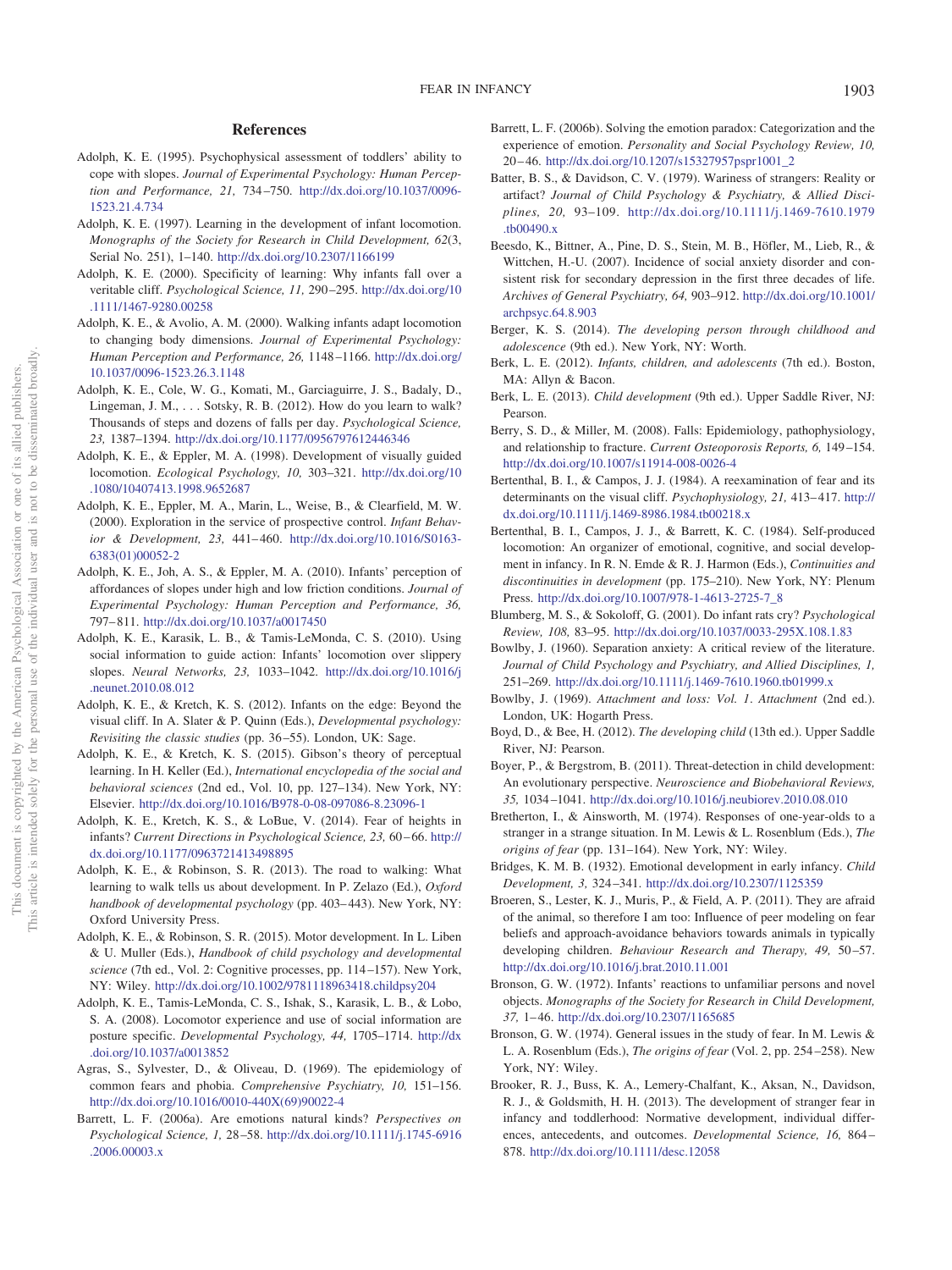- <span id="page-15-28"></span>Brooks, J., & Lewis, M. (1976). Infants' responses to strangers: Midget, adult, and child. *Child Development, 47,* 323–332. [http://dx.doi.org/10](http://dx.doi.org/10.2307/1128785) [.2307/1128785](http://dx.doi.org/10.2307/1128785)
- <span id="page-15-31"></span>Bulut, M., Koksal, O., Korkmaz, A., Turan, M., & Ozguc, H. (2006). Childhood falls: Characteristics, outcome, and comparison of the Injury Severity Score and New Injury Severity Score. *Emergency Medicine Journal, 23,* 540 –545. <http://dx.doi.org/10.1136/emj.2005.029439>
- <span id="page-15-17"></span>Burnay, C., & Cordovil, R. (2016). Crawling experience predicts avoidance of real cliffs and water cliffs: Insight from a new paradigm. *Infancy, 21,* 677– 684. <http://dx.doi.org/10.1111/infa.12134>
- <span id="page-15-9"></span>Buss, K. A. (2011). Which fearful toddlers should we worry about? Context, fear regulation, and anxiety risk. *Developmental Psychology, 47,* 804 – 819. <http://dx.doi.org/10.1037/a0023227>
- <span id="page-15-30"></span>Buss, K. A., Davidson, R. J., Kalin, N. H., & Goldsmith, H. H. (2004). Context specific freezing and associated physiological reactivity as a dysregulated fear response. *Developmental Psychology, 40,* 583–594. <http://dx.doi.org/10.1037/0012-1649.40.4.583>
- <span id="page-15-18"></span>Campos, J. J., Anderson, D. I., Barbu-Roth, M. A., Hubbard, E. M., Hertenstein, M. J., & Witherington, D. C. (2000). Travel broadens the mind. *Infancy, 1,* 149–219. [http://dx.doi.org/10.1207/S15327078IN0102\\_1](http://dx.doi.org/10.1207/S15327078IN0102_1)
- <span id="page-15-19"></span>Campos, J. J., Bertenthal, B. I., & Kermoian, R. (1992). Early experience and emotional development: The emergence of wariness of heights. *Psychological Science, 3,* 61– 64. [http://dx.doi.org/10.1111/j.1467-9280](http://dx.doi.org/10.1111/j.1467-9280.1992.tb00259.x) [.1992.tb00259.x](http://dx.doi.org/10.1111/j.1467-9280.1992.tb00259.x)
- <span id="page-15-27"></span>Campos, J. J., Emde, R. N., Gaensbauer, T., & Henderson, C. (1975). Cardiac and behavioral interrelationships in the reactions of infants to strangers. *Developmental Psychology, 11,* 589 – 601. [http://dx.doi.org/10](http://dx.doi.org/10.1037/0012-1649.11.5.589) [.1037/0012-1649.11.5.589](http://dx.doi.org/10.1037/0012-1649.11.5.589)
- <span id="page-15-20"></span>Campos, J. J., Frankel, C. B., & Camras, L. (2004). On the nature of emotion regulation. *Child Development, 75,* 377–394. [http://dx.doi.org/](http://dx.doi.org/10.1111/j.1467-8624.2004.00681.x) [10.1111/j.1467-8624.2004.00681.x](http://dx.doi.org/10.1111/j.1467-8624.2004.00681.x)
- <span id="page-15-16"></span>Campos, J. J., Hiatt, S., Ramsay, D., Henderson, C., & Svejda, M. (1978). The emergence of fear on the visual cliff. In M. Lewis & L. Rosenblum (Eds.), *The development of affect* (pp. 149 –182). New York, NY: Plenum Press. [http://dx.doi.org/10.1007/978-1-4684-2616-8\\_6](http://dx.doi.org/10.1007/978-1-4684-2616-8_6)
- <span id="page-15-8"></span>Camras, L. A. (2011). Differentiation, dynamical integration, and functional emotional development. *Emotion Review, 3,* 138 –146. [http://dx](http://dx.doi.org/10.1177/1754073910387944) [.doi.org/10.1177/1754073910387944](http://dx.doi.org/10.1177/1754073910387944)
- <span id="page-15-21"></span>Camras, L. A., Oster, H., Bakeman, R., Meng, Z., Ujiie, T., & Campos, J. J. (2007). Do infants show distinct negative facial expressions for fear and anger? Emotional expression in 11-month-old European, American, Chinese, and Japanese infants. *Infancy, 11,* 131–155. [http://dx.doi.org/](http://dx.doi.org/10.1111/j.1532-7078.2007.tb00219.x) [10.1111/j.1532-7078.2007.tb00219.x](http://dx.doi.org/10.1111/j.1532-7078.2007.tb00219.x)
- <span id="page-15-22"></span>Camras, L. A., Oster, H., Campos, J. J., Miyake, K., & Bradshaw, D. (1992). Japanese and American infants' responses to arm restraint. *Developmental Psychology, 28,* 578 –583. [http://dx.doi.org/10.1037/](http://dx.doi.org/10.1037/0012-1649.28.4.578) [0012-1649.28.4.578](http://dx.doi.org/10.1037/0012-1649.28.4.578)
- <span id="page-15-23"></span>Camras, L. A., & Shutter, J. M. (2010). Emotional facial expressions in infancy. *Emotion Review, 2,* 120 –129. [http://dx.doi.org/10.1177/](http://dx.doi.org/10.1177/1754073909352529) [1754073909352529](http://dx.doi.org/10.1177/1754073909352529)
- <span id="page-15-24"></span>Camras, L. A., Sullivan, J., & Michel, G. (1993). Do infants express discrete emotions? Adult judgments of facial, vocal, and body actions. *Journal of Nonverbal Behavior, 17,* 171–186. [http://dx.doi.org/10.1007/](http://dx.doi.org/10.1007/BF00986118) [BF00986118](http://dx.doi.org/10.1007/BF00986118)
- <span id="page-15-6"></span>Clore, G. L., & Ortony, A. (2000). Cognition in emotion: Never, sometimes, or always. In R. D. Lane & L. Nadel (Eds.), *The cognitive neuroscience of emotion* (pp. 24-61). New York, NY: Oxford University Press.
- <span id="page-15-3"></span>Clore, G. L., & Ortony, A. (2008). Appraisal theories: How cognition shapes affect into emotion. In M. Lewis, J. M. Haviland-Jones, & L. F. Barrett (Eds.), *Handbook of emotions* (3rd ed., pp. 628-642). New York, NY: Guilford Press.
- <span id="page-15-0"></span>Coan, J. A. (2010). Emergent ghosts of the emotion machine. *Emotion Review, 2,* 274 –285. <http://dx.doi.org/10.1177/1754073910361978>
- <span id="page-15-14"></span>Cook, M., & Mineka, S. (1990). Selective associations in the observational conditioning of fear in rhesus monkeys. *Journal of Experimental Psychology: Animal Behavior Processes, 16,* 372–389. [http://dx.doi.org/10](http://dx.doi.org/10.1037/0097-7403.16.4.372) [.1037/0097-7403.16.4.372](http://dx.doi.org/10.1037/0097-7403.16.4.372)
- <span id="page-15-7"></span>Cunningham, W. A., Dunfield, K. A., & Stillman, P. E. (2013). Emotional states from affective dynamics. *Emotion Review, 5,* 344 –355. [http://dx](http://dx.doi.org/10.1177/1754073913489749) [.doi.org/10.1177/1754073913489749](http://dx.doi.org/10.1177/1754073913489749)
- <span id="page-15-4"></span>Cunningham, W. A., & Zelazo, P. D. (2007). Attitudes and evaluations: A social cognitive neuroscience perspective. *Trends in Cognitive Sciences, 11,* 97–104. <http://dx.doi.org/10.1016/j.tics.2006.12.005>
- <span id="page-15-5"></span>Cunningham, W. A., & Zelazo, P. D. (2009). The development of iterative reprocessing: Implications for affect and its regulation. In P. D. Zelazo, M. Chandler, & E. A. Crone (Eds.), *Developmental social cognitive neuroscience* (pp. 81–98). Mahwah, NJ: Erlbaum.
- <span id="page-15-12"></span>Curtis, G. C., Magee, W. J., Eaton, W. W., Wittchen, H. U., & Kessler, R. C. (1998). Specific fears and phobias: Epidemiology and classification. *The British Journal of Psychiatry, 173,* 212–217. [http://dx.doi.org/](http://dx.doi.org/10.1192/bjp.173.3.212) [10.1192/bjp.173.3.212](http://dx.doi.org/10.1192/bjp.173.3.212)
- <span id="page-15-11"></span>Dahl, A., Campos, J. J., Anderson, D. I., Uchiyama, I., Witherington, D. C., Ueno, M.,... Barbu-Roth, M. (2013). The epigenesis of wariness of heights. *Psychological Science, 24,* 1361–1367. [http://dx.doi.org/10](http://dx.doi.org/10.1177/0956797613476047) [.1177/0956797613476047](http://dx.doi.org/10.1177/0956797613476047)
- <span id="page-15-35"></span>Davey, G. C. L. (2002). "Nonspecific" rather than "nonassociative" pathways to phobias: A commentary on Poulton and Menzies. *Behaviour Research and Therapy, 40,* 151–158. [http://dx.doi.org/10.1016/S0005-](http://dx.doi.org/10.1016/S0005-7967%2801%2900046-8) [7967\(01\)00046-8](http://dx.doi.org/10.1016/S0005-7967%2801%2900046-8)
- <span id="page-15-29"></span>DeCasper, A. J., & Fifer, W. P. (1980). Of human bonding: Newborns prefer their mothers' voices. *Science, 208,* 1174 –1176. [http://dx.doi.org/](http://dx.doi.org/10.1126/science.7375928) [10.1126/science.7375928](http://dx.doi.org/10.1126/science.7375928)
- <span id="page-15-32"></span>Delgado, M. R., Jou, R. L., & Phelps, E. A. (2011). Neural systems underlying aversive conditioning in humans with primary and secondary reinforcers. *Frontiers in Neuroscience, 5,* 1–10. [http://dx.doi.org/10](http://dx.doi.org/10.3389/fnins.2011.00071) [.3389/fnins.2011.00071](http://dx.doi.org/10.3389/fnins.2011.00071)
- <span id="page-15-1"></span>Delgado, M. R., Olsson, A., & Phelps, E. A. (2006). Extending animal models of fear conditioning to humans. *Biological Psychology, 73,* 39 – 48. <http://dx.doi.org/10.1016/j.biopsycho.2006.01.006>
- <span id="page-15-10"></span>DeLoache, J. S., & LoBue, V. (2009). The narrow fellow in the grass: Human infants associate snakes and fear. *Developmental Science, 12,* 201–207. <http://dx.doi.org/10.1111/j.1467-7687.2008.00753.x>
- <span id="page-15-15"></span>DeLoache, J. S., Pierroutsakos, S. L., Uttal, D. H., Rosengren, K. S., & Gottlieb, A. (1998). Grasping the nature of pictures. *Psychological Science, 9,* 205–210. <http://dx.doi.org/10.1111/1467-9280.00039>
- <span id="page-15-13"></span>Depla, M. F. I. A., ten Have, M. L., van Balkom, A. J. L. M., & de Graaf, R. (2008). Specific fears and phobias in the general population: Results from the Netherlands Mental Health Survey and Incidence Study (NEM-ESIS). *Social Psychiatry and Psychiatric Epidemiology, 43, 200-208*. <http://dx.doi.org/10.1007/s00127-007-0291-z>
- <span id="page-15-34"></span>Dubi, K., Rapee, R. M., Emerton, J. L., & Schniering, C. A. (2008). Maternal modeling and the acquisition of fear and avoidance in toddlers: Influence of stimulus preparedness and child temperament. *Journal of Abnormal Child Psychology, 36,* 499 –512. [http://dx.doi.org/10.1007/](http://dx.doi.org/10.1007/s10802-007-9195-3) [s10802-007-9195-3](http://dx.doi.org/10.1007/s10802-007-9195-3)
- <span id="page-15-2"></span>Ekman, P., & Cordaro, D. (2011). What is meant by calling emotions basic. *Emotion Review, 3,* 364 –370. [http://dx.doi.org/10.1177/](http://dx.doi.org/10.1177/1754073911410740) [1754073911410740](http://dx.doi.org/10.1177/1754073911410740)
- <span id="page-15-33"></span>Ekman, P., & Davidson, R. J. (1994). *The nature of emotions: Fundamental questions*. United Kingdom: Oxford University Press.
- <span id="page-15-25"></span>Ekman, P., & Oster, H. (1979). Facial expressions of emotion. *Annual Review of Psychology, 30,* 527–554. [http://dx.doi.org/10.1146/annurev](http://dx.doi.org/10.1146/annurev.ps.30.020179.002523) [.ps.30.020179.002523](http://dx.doi.org/10.1146/annurev.ps.30.020179.002523)
- <span id="page-15-26"></span>Emde, R. N., Gaensbauer, T. J., & Harmon, R. J. (1976). Emotional expression in infancy: A biobehavioral study. *Psychological Issues, 10,*  $1 - 200$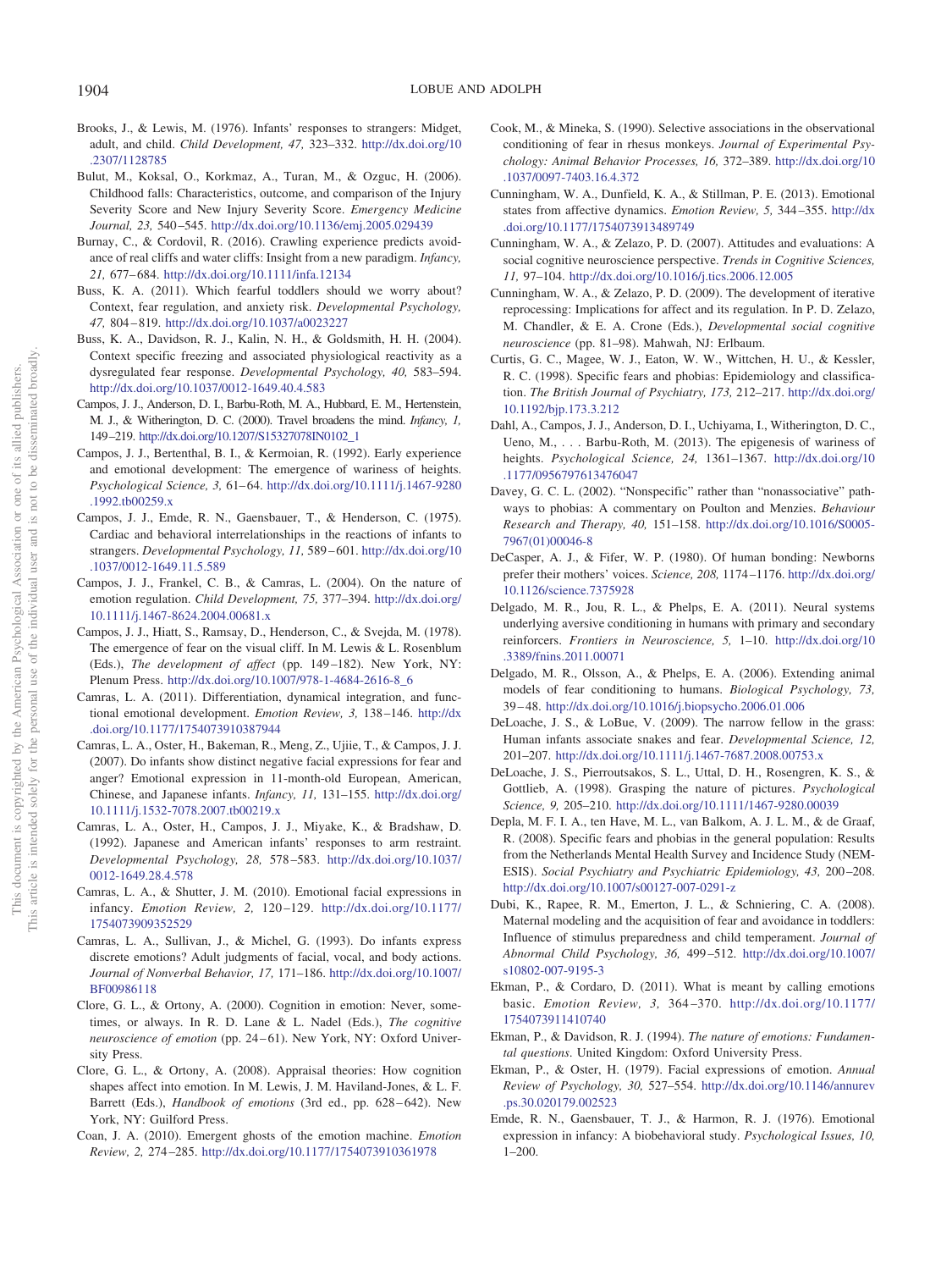- <span id="page-16-7"></span>Erlich, N., Lipp, O. V., & Slaughter, V. (2013). Of hissing snakes and angry voices: Human infants are differentially responsive to evolutionary fear-relevant sounds. *Developmental Science, 16,* 894 –904. [http://](http://dx.doi.org/10.1111/desc.12091) [dx.doi.org/10.1111/desc.12091](http://dx.doi.org/10.1111/desc.12091)
- <span id="page-16-0"></span>Ferrari, M. (1986). Fears and phobias in childhood: Some clinical and developmental considerations. *Child Psychiatry and Human Development, 17,* 75– 87. <http://dx.doi.org/10.1007/BF00706646>
- <span id="page-16-36"></span>Field, A. P., & Purkis, H. M. (2011). The role of learning in the aetiology of child and adolescent fear and anxiety. In W. K. Silverman & A. P. Field (Eds.), *Anxiety disorders in children and adolescents: Research, assessment, and intervention* (2nd ed., pp. 227–256). United Kingdom: Cambridge University Press. [http://dx.doi.org/10.1017/](http://dx.doi.org/10.1017/CBO9780511994920.012) [CBO9780511994920.012](http://dx.doi.org/10.1017/CBO9780511994920.012)
- <span id="page-16-25"></span>Field, T. M., Cohen, D., Garcia, R., & Greenberg, R. (1984). Motherstranger face discrimination by the newborn. *Infant Behavior & Development, 7,* 19 –25. [http://dx.doi.org/10.1016/S0163-6383\(84\)80019-3](http://dx.doi.org/10.1016/S0163-6383%2884%2980019-3)
- <span id="page-16-4"></span>Fox, A. S., Lapate, R. C., Shackman, A. J., & Davidson, R. J. (Eds.). (2018). *The nature of emotion: Fundamental questions*. New York, NY: Oxford University Press.
- <span id="page-16-13"></span>Franchak, J. M., & Adolph, K. E. (2012). What infants know and what they do: Perceiving possibilities for walking through openings. *Developmental Psychology, 48,* 1254 –1261. <http://dx.doi.org/10.1037/a0027530>
- <span id="page-16-22"></span>Franchak, J. M., & Adolph, K. E. (2014). Affordances as probabilistic functions: Implications for development, perception, and decisions for action. *Ecological Psychology, 26,* 109 –124. [http://dx.doi.org/10.1080/](http://dx.doi.org/10.1080/10407413.2014.874923) [10407413.2014.874923](http://dx.doi.org/10.1080/10407413.2014.874923)
- <span id="page-16-30"></span>Fredrikson, M., Annas, P., Fischer, H., & Wik, G. (1996). Gender and age differences in the prevalance of specific fears and phobias. *Behaviour Research and Therapy, 34,* 33–39. [http://dx.doi.org/10.1016/0005-](http://dx.doi.org/10.1016/0005-7967%2895%2900048-3) [7967\(95\)00048-3](http://dx.doi.org/10.1016/0005-7967%2895%2900048-3)
- <span id="page-16-2"></span>Frijda, N. H. (1986). *The emotions*. Massachusetts: Cambridge University Press.
- <span id="page-16-3"></span>Frijda, N. H., & Mesquita, B. (1998). The analysis of emotions: Dimensions of variation. In M. F. Mascolo & S. Griffin (Eds.), *What develops in emotional development* (pp. 273–295). New York, NY: Plenum Press. [http://dx.doi.org/10.1007/978-1-4899-1939-7\\_11](http://dx.doi.org/10.1007/978-1-4899-1939-7_11)
- <span id="page-16-31"></span>Gaensbauer, T. J., Emde, R. N., & Campos, J. J. (1976). "Stranger" distress: Confirmation of a developmental shift in a longitudinal sample. *Perceptual and Motor Skills, 43,* 99 –106. [http://dx.doi.org/10.2466/pms](http://dx.doi.org/10.2466/pms.1976.43.1.99) [.1976.43.1.99](http://dx.doi.org/10.2466/pms.1976.43.1.99)
- <span id="page-16-9"></span>Gerritsen, C., Frischen, A., Blake, A., Smilek, D., & Eastwood, J. D. (2008). Visual search is not blind to emotion. *Perception & Psychophysics, 70,* 1047–1059. <http://dx.doi.org/10.3758/PP.70.6.1047>
- <span id="page-16-34"></span>Gerull, F. C., & Rapee, R. M. (2002). Mother knows best: Effects of maternal modeling on the acquisition of fear and avoidance behavior in toddlers. *Behaviour Research and Therapy, 40,* 279 –287. [http://dx.doi](http://dx.doi.org/10.1016/S0005-7967%2801%2900013-4) [.org/10.1016/S0005-7967\(01\)00013-4](http://dx.doi.org/10.1016/S0005-7967%2801%2900013-4)
- <span id="page-16-18"></span>Gibson, E. J. (1991). *An odyssey in learning and perception*. Cambridge, MA: MIT Press.
- <span id="page-16-19"></span>Gibson, E. J., & Pick, A. D. (2000). *An ecological approach to perceptual learning and development*. New York, NY: Oxford University Press.
- <span id="page-16-21"></span>Gibson, E. J., Riccio, G., Schmuckler, M. A., Stoffregen, T. A., Rosenberg, D., & Taormina, J. (1987). Detection of the traversability of surfaces by crawling and walking infants. *Journal of Experimental Psychology: Human Perception and Performance, 13,* 533–544. [http://dx.doi.org/10](http://dx.doi.org/10.1037/0096-1523.13.4.533) [.1037/0096-1523.13.4.533](http://dx.doi.org/10.1037/0096-1523.13.4.533)
- <span id="page-16-20"></span>Gibson, E. J., & Schumuckler, M. A. (1989). Going somewhere: An ecological and experimental approach to development of mobility. *Ecological Psychology, 1,* 3–25. [http://dx.doi.org/10.1207/](http://dx.doi.org/10.1207/s15326969eco0101_2) [s15326969eco0101\\_2](http://dx.doi.org/10.1207/s15326969eco0101_2)
- <span id="page-16-11"></span>Gibson, E. J., & Walk, R. D. (1960). The "visual cliff." *Scientific American, 202,* 64 –71. <http://dx.doi.org/10.1038/scientificamerican0460-64>
- <span id="page-16-27"></span>Gold, B. S., Dart, R. C., & Barish, R. A. (2002). Bites of venomous snakes. *The New England Journal of Medicine, 347,* 347–356. [http://dx.doi.org/](http://dx.doi.org/10.1056/NEJMra013477) [10.1056/NEJMra013477](http://dx.doi.org/10.1056/NEJMra013477)
- <span id="page-16-24"></span>Goldberg, S. (1972). Infant care and growth in urban Zambia. *Human Development, 15,* 77– 89. <http://dx.doi.org/10.1159/000271231>
- <span id="page-16-6"></span>Goldsmith, H. H., & Rothbart, M. K. (1999). *The laboratory temperament assessment battery* (Locomotor version, Edition 3.1). Madison: University of Wisconsin-Madison.
- <span id="page-16-12"></span>Held, R., & Hein, A. (1963). Movement-produced stimulation in the development of visually guided behavior. *Journal of Comparative and Physiological Psychology, 56,* 872– 876. [http://dx.doi.org/10.1037/](http://dx.doi.org/10.1037/h0040546) [h0040546](http://dx.doi.org/10.1037/h0040546)
- <span id="page-16-8"></span>Hoehl, S., Hellmer, K., Johansson, M., & Gredeback, G. (2017). Itsy bitsy spider...: Infants react with increased arousal to spiders and snakes. *Frontiers in Psychology, 8,* 1710. [http://dx.doi.org/10.3389/fpsyg.2017](http://dx.doi.org/10.3389/fpsyg.2017.01710) [.01710](http://dx.doi.org/10.3389/fpsyg.2017.01710)
- <span id="page-16-33"></span>Hofer, M. A., Masmela, J. R., Brunelli, S. A., & Shair, H. N. (1998). The ontogeny of maternal potentiation of the infant rats' isolation call. *Developmental Psychobiology, 33,* 189 –201. [http://dx.doi.org/10.1002/](http://dx.doi.org/10.1002/%28SICI%291098-2302%28199811%2933:3%3C189::AID-DEV1%3E3.0.CO;2-N) [\(SICI\)1098-2302\(199811\)33:3](http://dx.doi.org/10.1002/%28SICI%291098-2302%28199811%2933:3%3C189::AID-DEV1%3E3.0.CO;2-N)<189::AID-DEV1>3.0.CO;2-N
- <span id="page-16-23"></span>Horner, T. M. (1980). Two methods of studying stranger reactivity in infants: A review. *Journal of Child Psychology & Psychiatry, & Allied Disciplines, 21,* 203–219. [http://dx.doi.org/10.1111/j.1469-7610.1980](http://dx.doi.org/10.1111/j.1469-7610.1980.tb01796.x) [.tb01796.x](http://dx.doi.org/10.1111/j.1469-7610.1980.tb01796.x)
- <span id="page-16-1"></span>Izard, C. E. (2007). Basic emotions, natural kinds, emotion schemas, and a new paradigm. *Perspectives on Psychological Science, 2,* 260 –280. <http://dx.doi.org/10.1111/j.1745-6916.2007.00044.x>
- <span id="page-16-17"></span>Joh, A. S., & Adolph, K. E. (2006). Learning from falling. *Child Development, 77,* 89 –102. [http://dx.doi.org/10.1111/j.1467-8624.2006](http://dx.doi.org/10.1111/j.1467-8624.2006.00858.x) [.00858.x](http://dx.doi.org/10.1111/j.1467-8624.2006.00858.x)
- <span id="page-16-26"></span>Kagan, J. (1972). Do infants think? *Scientific American, 226,* 74 – 82. <http://dx.doi.org/10.1038/scientificamerican0372-74>
- <span id="page-16-32"></span>Kagan, J. (1988). The idea of emotion in human development. In C. E. Izard, J. Kagan, & R. B. Zajonc (Eds.), *Emotions, cognition, and behavior* (p. 38). Massachusetts: Cambridge University.
- <span id="page-16-35"></span>Kagan, J., Reznick, J. S., & Snidman, N. (1987). The physiology and psychology of behavioral inhibition in children. *Child Development, 58,* 1459 –1473. <http://dx.doi.org/10.2307/1130685>
- <span id="page-16-5"></span>Kail, R. V. (2012). *Children and their development* (6th ed.). Upper Saddle River, NJ: Pearson.
- <span id="page-16-16"></span>Karasik, L. B., Tamis-LeMonda, C. S., & Adolph, K. E. (2016). Decisions at the brink: Locomotor experience affects infants' use of social information on an adjustable drop-off. *Frontiers in Psychology, 7,* 797. <http://dx.doi.org/10.3389/fpsyg.2016.00797>
- <span id="page-16-28"></span>Kasturiratne, A., Wickremasinghe, A. R., de Silva, N., Gunawardena, N. K., Pathmeswaran, A., Premaratna, R., . . . de Silva, H. J. (2008). The global burden of snakebite: A literature analysis and modelling based on regional estimates of envenoming and deaths. *PLoS Medicine, 5,* 1591– 1604. <http://dx.doi.org/10.1371/journal.pmed.0050218>
- <span id="page-16-29"></span>King, N. J., Muris, P., & Ollendick, T. H. (2005). Childhood fears and phobias: Assessment and treatment. *Child and Adolescent Mental Health, 10,* 50 –56. <http://dx.doi.org/10.1111/j.1475-3588.2005.00118.x>
- <span id="page-16-10"></span>Koster, E. H., Crombez, G., Van Damme, S., Verschuere, B., & De Houwer, J. (2004). Does imminent threat capture and hold attention? *Emotion, 4,* 312–317. <http://dx.doi.org/10.1037/1528-3542.4.3.312>
- <span id="page-16-14"></span>Kretch, K. S., & Adolph, K. E. (2013a). Cliff or step? Posture-specific learning at the edge of a drop-off. *Child Development, 84,* 226 –240. <http://dx.doi.org/10.1111/j.1467-8624.2012.01842.x>
- <span id="page-16-15"></span>Kretch, K. S., & Adolph, K. E. (2013b). No bridge too high: Infants decide whether to cross based on the probability of falling not the severity of the potential fall. *Developmental Science, 16,* 336 –351. [http://dx.doi.org/10](http://dx.doi.org/10.1111/desc.12045) [.1111/desc.12045](http://dx.doi.org/10.1111/desc.12045)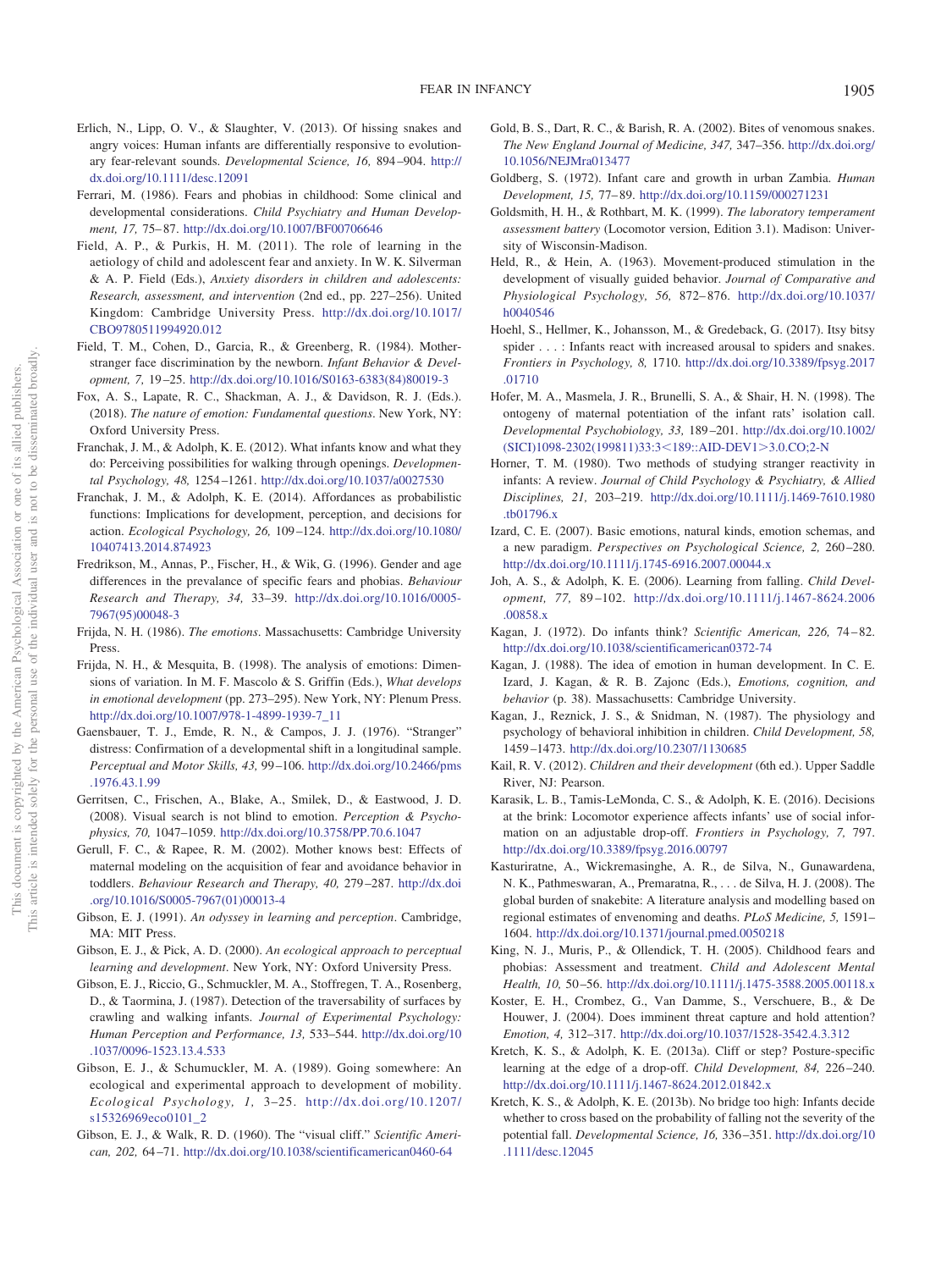- <span id="page-17-23"></span>Kretch, K. S., & Adolph, K. E. (2017). The organization of exploratory behaviors in infant locomotor planning. *Developmental Science, 20,* e1241. <http://dx.doi.org/10.1111/desc.12421>
- <span id="page-17-6"></span>Lang, P. J. (1968). Fear reduction and fear behavior: Problems in treating a construct. In J. M. Schlien (Ed.), *Research in psychotherapy* (Vol. 3, pp. 90 –102). Washington, DC: American Psychological Association. <http://dx.doi.org/10.1037/10546-004>
- <span id="page-17-5"></span>Lang, P. J., Davis, M., & Ohman, A. (2000). Fear and anxiety: Animal models and human cognitive psychophysiology. *Journal of Affective Disorders, 61,* 137–159. [http://dx.doi.org/10.1016/S0165-0327\(00\)](http://dx.doi.org/10.1016/S0165-0327%2800%2900343-8) [00343-8](http://dx.doi.org/10.1016/S0165-0327%2800%2900343-8)
- <span id="page-17-3"></span>Lazarus, R. S. (1991a). Cognition and motivation in emotion. *American Psychologist, 46,* 352–367. [http://dx.doi.org/10.1037/0003-066X.46.4](http://dx.doi.org/10.1037/0003-066X.46.4.352) [.352](http://dx.doi.org/10.1037/0003-066X.46.4.352)
- <span id="page-17-4"></span>Lazarus, R. S. (1991b). *Emotion and adaptation*. New York, NY: Oxford University Press.
- <span id="page-17-34"></span>LeDoux, J. (2012). Rethinking the emotional brain. *Neuron*, 73, 653-676. <http://dx.doi.org/10.1016/j.neuron.2012.02.004>
- <span id="page-17-36"></span>Lewis, M. (2013). *The rise of consciousness and the development of emotional life*. New York, NY: Guilford Press.
- <span id="page-17-25"></span>Lewis, M., Brooks, J., & Haviland, J. (1978). Hearts and faces: A study in the measurement of emotion. In M. Lewis & L. A. Rosenblum (Eds.), *The development of affect* (pp. 77–123). Amsterdam, the Netherlands: Springer. [http://dx.doi.org/10.1007/978-1-4684-2616-8\\_4](http://dx.doi.org/10.1007/978-1-4684-2616-8_4)
- <span id="page-17-2"></span>Lewis, M., & Douglas, L. (1998). A dynamic systems approach to cognition-emotion interactions in development. In M. F. Mascolo & S. Griffin (Eds.), *What develops in emotional development* (pp. 159-188). New York, NY: Plenum Press. [http://dx.doi.org/10.1007/978-1-4899-](http://dx.doi.org/10.1007/978-1-4899-1939-7_7) [1939-7\\_7](http://dx.doi.org/10.1007/978-1-4899-1939-7_7)
- <span id="page-17-26"></span>Lewis, M., & Rosenblum, L. A. (1974). Introduction: The origins of fear. In M. Lewis & L. A. Rosenblum (Eds.), *The origins of behavior* (Vol. 2, pp. 1–10). New York, NY: Wiley.
- <span id="page-17-8"></span>Lightfoot, C., Cole, M., & Cole, S. R. (2013). *The development of children* (7th ed.). New York, NY: Worth.
- <span id="page-17-14"></span>LoBue, V. (2010). And along came a spider: An attentional bias for the detection of spiders in young children and adults. *Journal of Experimental Child Psychology, 107,* 59 – 66. [http://dx.doi.org/10.1016/j.jecp](http://dx.doi.org/10.1016/j.jecp.2010.04.005) [.2010.04.005](http://dx.doi.org/10.1016/j.jecp.2010.04.005)
- <span id="page-17-17"></span>LoBue, V. (2013). What are we so afraid of? How early attention shapes our most common fears. *Child Development Perspectives*, 7, 38-42. <http://dx.doi.org/10.1111/cdep.12012>
- <span id="page-17-19"></span>LoBue, V. (2014). Deconstructing the snake: The relative roles of perception, cognition, and emotion on threat detection. *Emotion, 14,* 701–711. <http://dx.doi.org/10.1037/a0035898>
- <span id="page-17-16"></span>LoBue, V., Bloom Pickard, M., Sherman, K., Axford, C., & DeLoache, J. S. (2013). Young children's interest in live animals. *British Journal of Developmental Psychology, 31,* 57– 69. [http://dx.doi.org/10.1111/j](http://dx.doi.org/10.1111/j.2044-835X.2012.02078.x) [.2044-835X.2012.02078.x](http://dx.doi.org/10.1111/j.2044-835X.2012.02078.x)
- <span id="page-17-33"></span>LoBue, V., Buss, K. A., Taber-Thomas, B. C., & Perez-Edgar, K. (2017). Developmental differences in infants' attention to social and nonsocial threats. *Infancy, 22,* 403– 415. <http://dx.doi.org/10.1111/infa.12167>
- <span id="page-17-13"></span>LoBue, V., & DeLoache, J. S. (2008). Detecting the snake in the grass: Attention to fear-relevant stimuli by adults and young children. *Psychological Science, 19,* 284 –289. [http://dx.doi.org/10.1111/j.1467-9280](http://dx.doi.org/10.1111/j.1467-9280.2008.02081.x) [.2008.02081.x](http://dx.doi.org/10.1111/j.1467-9280.2008.02081.x)
- <span id="page-17-7"></span>LoBue, V., & DeLoache, J. S. (2010). Superior detection of threat-relevant stimuli in infancy. *Developmental Science, 13,* 221–228. [http://dx.doi](http://dx.doi.org/10.1111/j.1467-7687.2009.00872.x) [.org/10.1111/j.1467-7687.2009.00872.x](http://dx.doi.org/10.1111/j.1467-7687.2009.00872.x)
- <span id="page-17-20"></span>LoBue, V., & DeLoache, J. S. (2011). What's so special about slithering serpents? Children and adults rapidly detect snakes based on their simple features. *Visual Cognition, 19,* 129 –143. [http://dx.doi.org/10.1080/](http://dx.doi.org/10.1080/13506285.2010.522216) [13506285.2010.522216](http://dx.doi.org/10.1080/13506285.2010.522216)
- <span id="page-17-15"></span>LoBue, V., & Rakison, D. H. (2013). What we fear most: A developmental advantage for threat-relevant stimuli. *Developmental Review, 33,* 285– 303. <http://dx.doi.org/10.1016/j.dr.2013.07.005>
- <span id="page-17-18"></span>LoBue, V., Rakison, D. H., & DeLoache, J. S. (2010). Threat perception across the lifespan: Evidence for multiple converging pathways. *Current Directions in Psychological Science, 19,* 375–379. [http://dx.doi.org/10](http://dx.doi.org/10.1177/0963721410388801) [.1177/0963721410388801](http://dx.doi.org/10.1177/0963721410388801)
- <span id="page-17-37"></span>Mangelsdorf, S. C., Shapiro, J. R., & Marzolf, D. (1995). Developmental and temperamental differences in emotion regulation in infancy. *Child Development, 66,* 1817–1828. <http://dx.doi.org/10.2307/1131912>
- <span id="page-17-27"></span>Maretić, Z. (1987). Spider venoms and their effect. In W. Nentwig (Ed.), *Ecophysiology of spiders* (pp. 142–159). Berlin, Germany: Springer. [http://dx.doi.org/10.1007/978-3-642-71552-5\\_11](http://dx.doi.org/10.1007/978-3-642-71552-5_11)
- <span id="page-17-24"></span>Marks, I. M. (1987). *Fears, phobias, and rituals*. New York, NY: Oxford University Press.
- <span id="page-17-0"></span>Marks, I. M., & Nesse, R. M. (1994). Fear and fitness: An evolutionary analyses of anxiety disorders. *Ethology & Sociobiology, 15,* 247–261. [http://dx.doi.org/10.1016/0162-3095\(94\)90002-7](http://dx.doi.org/10.1016/0162-3095%2894%2990002-7)
- <span id="page-17-9"></span>Martin, C. L., & Fabes, R. (2009). *Discovering child development* (2nd ed.). Boston, MA: Houghton Mifflin Company.
- <span id="page-17-21"></span>Milders, M., Sahraie, A., Logan, S., & Donnellon, N. (2006). Awareness of faces is modulated by their emotional meaning. *Emotion*, 6, 10-17. <http://dx.doi.org/10.1037/1528-3542.6.1.10>
- <span id="page-17-35"></span>Möller, E. L., Majdandzic, M., & Bogels, S. M. (2014). Fathers' versus mothers' social referencing signals in relation to infant anxiety and avoidance: A visual cliff experiment. *Developmental Science, 17,* 1012– 1028. <http://dx.doi.org/10.1111/desc.12194>
- <span id="page-17-28"></span>Muris, P., Merckelbach, H., & Collaris, R. (1997). Common childhood fears and their origins. *Behaviour Research and Therapy, 35,* 929 –937. [http://dx.doi.org/10.1016/S0005-7967\(97\)00050-8](http://dx.doi.org/10.1016/S0005-7967%2897%2900050-8)
- <span id="page-17-31"></span>Muris, P., Steerneman, P., Merckelbach, H., & Meesters, C. (1996). The role of parental fearfulness and modeling in children's fear. *Behaviour Research and Therapy, 34,* 265–268. [http://dx.doi.org/10.1016/0005-](http://dx.doi.org/10.1016/0005-7967%2895%2900067-4) [7967\(95\)00067-4](http://dx.doi.org/10.1016/0005-7967%2895%2900067-4)
- <span id="page-17-12"></span>Öhman, A., Flykt, A., & Esteves, F. (2001). Emotion drives attention: Detecting the snake in the grass. *Journal of Experimental Psychology: General, 130,* 466 – 478. <http://dx.doi.org/10.1037/0096-3445.130.3.466>
- <span id="page-17-11"></span>Öhman, A., Fredrikson, M., Hugdahl, K., & Rimmo, P. (1976). The premise of equipotentiality in human classical conditioning: Conditioned electrodermal responses to potentially phobic stimuli. *Journal of Experimental Psychology: General, 105,* 313–337. [http://dx.doi.org/10.1037/](http://dx.doi.org/10.1037/0096-3445.105.4.313) [0096-3445.105.4.313](http://dx.doi.org/10.1037/0096-3445.105.4.313)
- <span id="page-17-10"></span>Öhman, A., & Mineka, S. (2001). Fears, phobias, and preparedness: Toward an evolved module of fear and fear learning. *Psychological Review, 108,* 483–522. <http://dx.doi.org/10.1037/0033-295X.108.3.483>
- <span id="page-17-32"></span>Ollendick, T. H., King, H. J., & Muris, P. (2002). Fears and phobias in children: Phenomenology, epidemiology, and aetiology. *Child and Adolescent Mental Health, 7,* 98 –106. [http://dx.doi.org/10.1111/1475-3588](http://dx.doi.org/10.1111/1475-3588.00019) [.00019](http://dx.doi.org/10.1111/1475-3588.00019)
- <span id="page-17-29"></span>Ollendick, T. H., & King, N. J. (1991). Origins of childhood fears: An evaluation of Rachman's theory of fear acquisition. *Behaviour Research and Therapy, 29,* 117–123. [http://dx.doi.org/10.1016/0005-7967](http://dx.doi.org/10.1016/0005-7967%2891%2990039-6) [\(91\)90039-6](http://dx.doi.org/10.1016/0005-7967%2891%2990039-6)
- <span id="page-17-30"></span>Ollendick, T. H., King, N. J., & Frary, R. B. (1989). Fears in children and adolescents: Reliability and generalizability across gender, age, and nationality. *Behaviour Research and Therapy, 27,* 19 –26. [http://dx.doi](http://dx.doi.org/10.1016/0005-7967%2889%2990115-0) [.org/10.1016/0005-7967\(89\)90115-0](http://dx.doi.org/10.1016/0005-7967%2889%2990115-0)
- <span id="page-17-22"></span>Oster, H., Hegley, D., & Nagel, L. (1992). Adult judgments and finegrained analysis of infant facial expressions: Testing the validity of a priori coding formulas. *Developmental Psychology, 28,* 1115–1131. <http://dx.doi.org/10.1037/0012-1649.28.6.1115>
- <span id="page-17-1"></span>Panksepp, J. (2007). Neurologizing the psychology of affects: How appraisal-based constructivism and basic emotion theory can coexist.